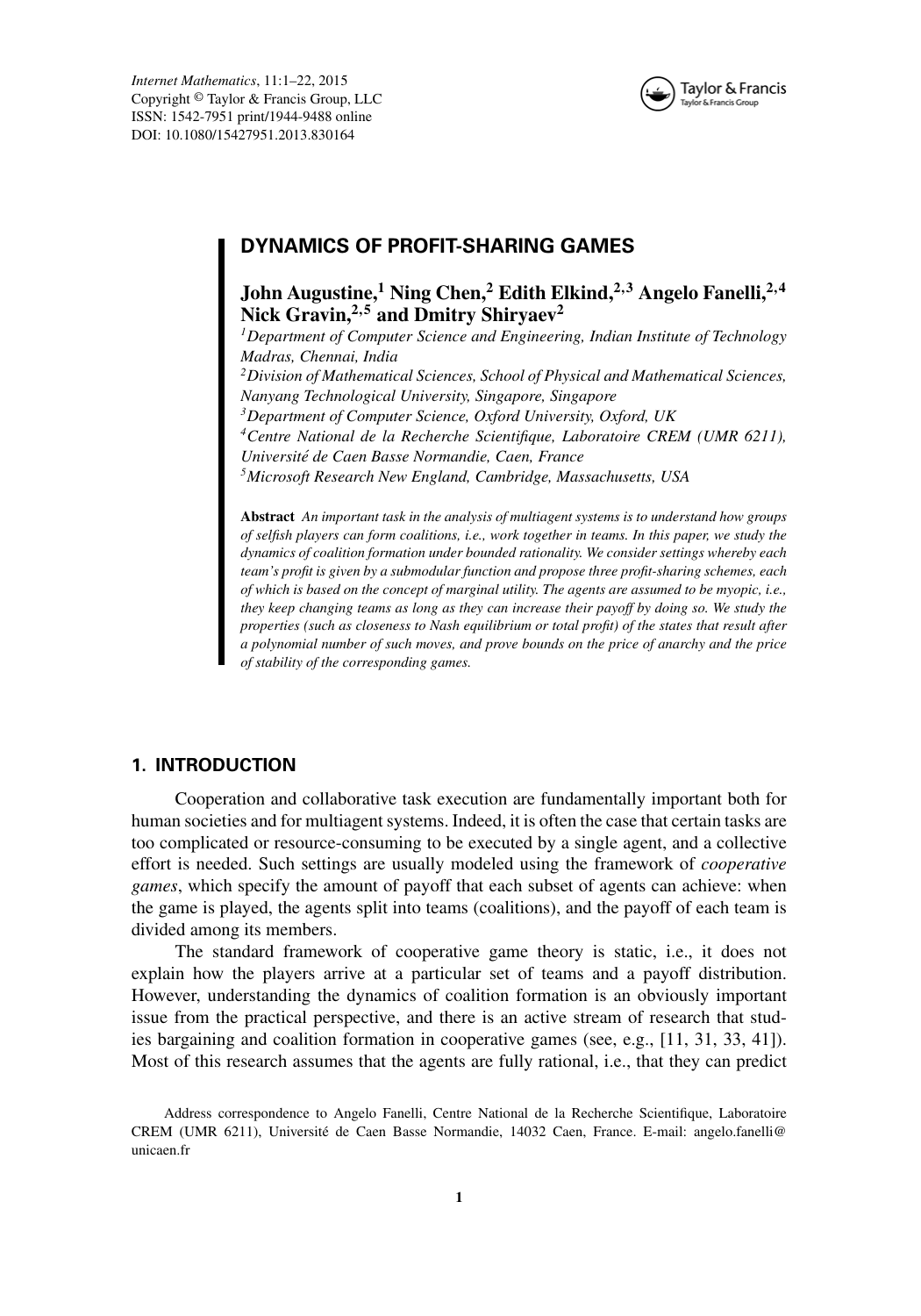the consequences of their actions and maximize their (expected) utility based on those predictions.

However, full rationality is a strong assumption that is unlikely to hold in many real-life scenarios: first, the agents may not have the computational resources to deduce their optimal strategies, and second, they may not be sophisticated enough to do so, or lack information about other players. Such agents may simply respond to their current environment without worrying about the subsequent reaction of other agents; such behavior is said to be *myopic*. Coalition formation by computationally limited agents has been studied by a number of researchers on multiagent systems, starting with [38] and [35]. However, myopic behavior in coalition formation has received relatively little attention in the literature (for some exceptions, see [3, 10, 18]). In contrast, myopic dynamics of noncooperative games is the subject of a growing body of research (see, e.g., [6, 20, 23]).

In this paper, we merge these streams of research and apply techniques developed in the context of analyzing the dynamics of noncooperative games to coalition-formation settings. In doing so, we depart from the standard model of games with transferable utility, which allows the players in a team to share the payoff arbitrarily: indeed, such flexibility will necessitate a complicated negotiation process whenever a player wants to switch teams. Instead, we consider three payoff models that are based on the concept of marginal utility, i.e., the contribution that the player makes to his current team. Each of the payoff schemes, when combined with a cooperative game, induces a noncooperative game whose dynamics can then be studied using the rich set of tools developed for such games in recent years.

We will now describe our payment schemes in more detail. We assume that we are given a cooperative game in which the values of the teams are given by a submodular function; the submodularity property means that a player is more useful when he joins a smaller team, and this plays an important role in our analysis. In our first scheme, the payment to each agent is given by his marginal utility for his current team; by submodularity, the total payment to the team members never exceeds the team's value. This payment scheme rewards each agent according to the value he creates; we will therefore call these games *fair-value games*.

Our second scheme takes into account the history of the interaction: we keep track of the order in which the players have joined their teams and pay each agent his marginal contribution to the coalition formed by the players who joined his current team before him. This ensures that the entire payoff of each team is fully distributed among its members. Moreover, due to the submodularity property, a player's payoff never goes down as long as he stays with the same team, even if some of his predecessors leave. This payoff scheme is somewhat reminiscent of the reward schemes employed in industries with strong labor unions; we will therefore refer to these games as *labor union games*. Our third scheme can be viewed as a hybrid of the first two: it distributes the team's payoff according to the players' Shapley values, i.e., it pays each player his expected marginal contribution to a coalition formed by his predecessors when players are reordered randomly; the resulting games are called *Shapley games*.

### **1.1. Our Contributions**

We study the equilibria and dynamics of the three games described above. We are interested in the properties of the states that can be reached by natural dynamics in a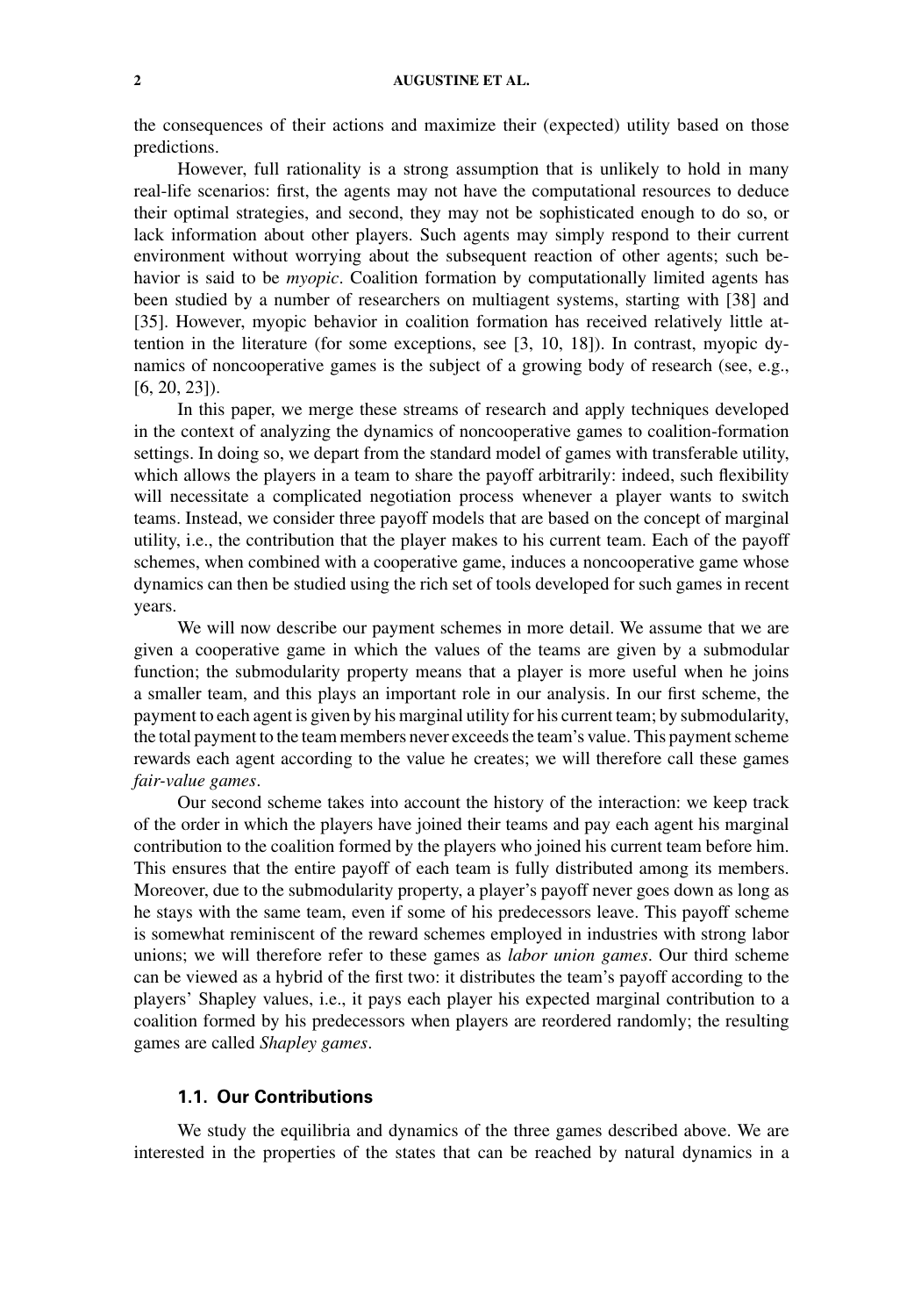polynomial number of steps, in particular, whether such states are (close to) Nash equilibria and whether they result in high total productivity, which is equal to the sum of the teams' values (note that in fair-value games, the latter quantity may differ from the social welfare, which is the sum of players' payoffs).

We first show that all our games are potential games and hence admit a Nash equilibrium in pure strategies. We then argue that for each of our games, the price of anarchy is bounded by 2. For the first two classes of games, we can also bound their α-price of anarchy, i.e., the ratio between the total profit of the optimal coalition structure and that of the worst  $\alpha$ -Nash equilibrium, with a bound of  $2 + \alpha$ . We also provide bounds on the price of stability for all three games. Further, for the first two classes of games, we show that the basic Nash dynamics converges in polynomial time to an approximately optimal state, where the approximation ratio is arbitrarily close to the price of anarchy; these results extend to basic  $\alpha$ -Nash dynamics and  $\alpha$ -price of anarchy. To obtain these results, we observe that both the fair-value games and the labor union games can be viewed as variants of β-nice games introduced in [6] and prove general convergence results for such games, which may be of independent interest. We then show that labor union games have additional desirable properties: in such games, the  $\alpha$ -Nash dynamics quickly converges to an  $\alpha$ -Nash equilibrium; also, if we start with the state in which each player is unaffiliated, the Nash dynamics converges to a Nash equilibrium after each player gets a chance to move.

The rest of the paper is organized as follows. After a brief overview of related work, we provide the required preliminaries in Section 2 Section 3 deals with  $\beta$ -nice games and lays the groundwork for the technical results in the next section. Then, in Section 4, we describe our three classes of games and present our results for these games. Section 5 explains the relationship between our games and the well-studied cut games. Section 6 presents our conclusions and directions for future work.

#### **1.2. Related Work**

The games studied in this paper belong to the class of *potential games*, introduced in [32]. In such games, every sequence of improvements by players converges to a pure Nash equilibrium. However, the number of steps can be exponential in the description of the game. The complexity of computing an (approximate) Nash equilibrium in various subclasses of potential games such as congestion games [34], cut games [36], or party affiliation games [20] has received considerable attention in recent years [8, 15, 20, 26, 39, 40]. A related issue is how long it takes for some form of best-response dynamics to reach an equilibrium [2, 6, 14, 25, 30, 39]. Even if a Nash equilibrium cannot be reached quickly, a state reached after a polynomial number of steps may still have high social welfare; this question is studied, for example, in [15, 22, 23].

Profit-sharing games can be placed within the framework of *distributed welfare games*, which were recently (and independently) introduced in [29]. A distributed welfare game is a resource allocation game, whereby each player can select a subset of resources, each of which generates welfare, which may depend on the subset of players who chose this resource, and the welfare generated at each resource is distributed among its users. Marden and Wierman propose four distribution rules for such games, including a rule that is based on players' marginal contributions and a rule that is based on the Shapley value; for the case in which each player can choose at most one resource, the resulting games coincide with, respectively, fair-value games and Shapley games. Marden and Wierman prove that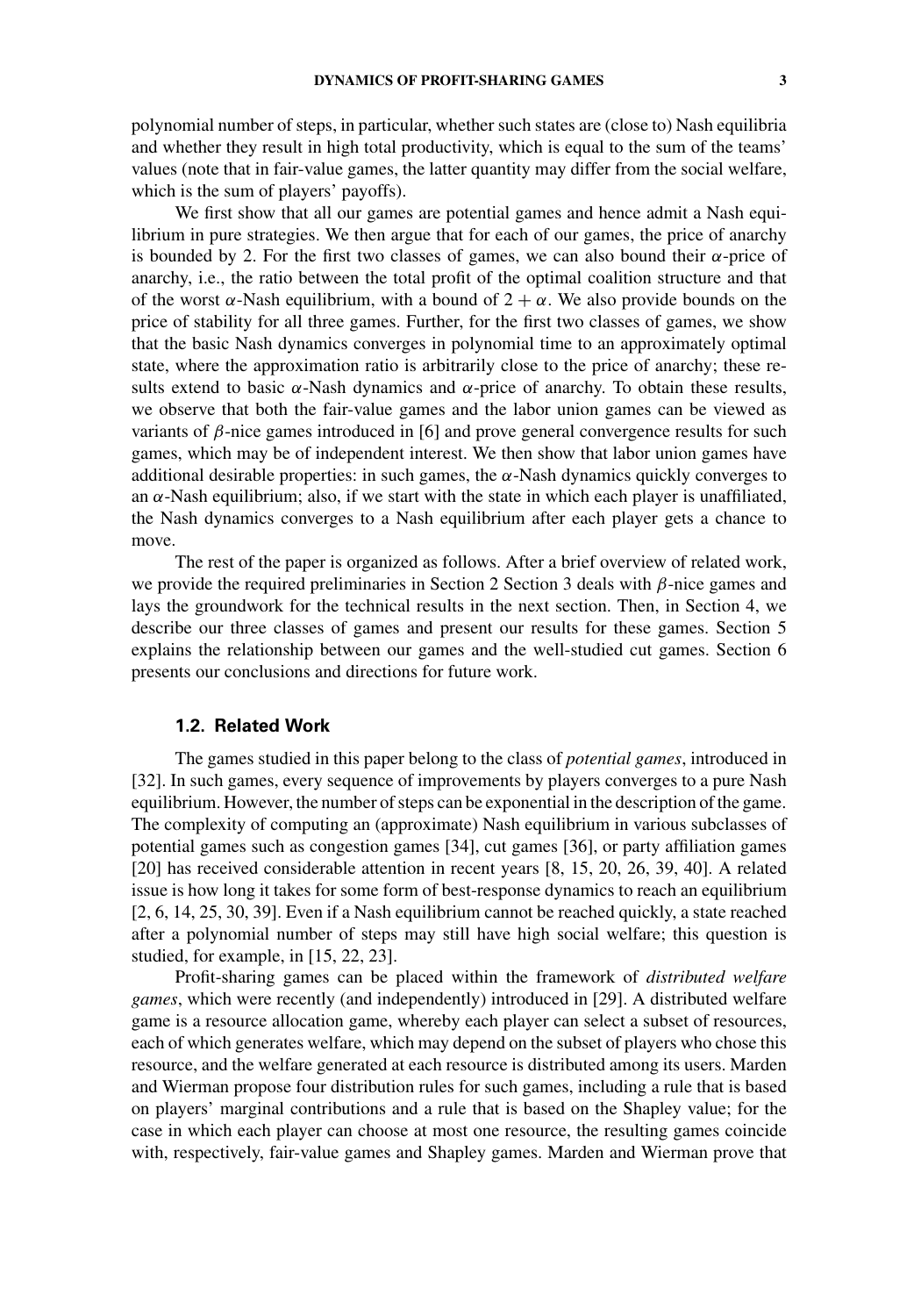under certain conditions (including submodularity), these games are potential games and their price of anarchy is bounded by 2; however, they do not consider dynamics of these games or approximate Nash equilibria.

While the focus of our work is on profit-sharing games, similar issues have been studied extensively in the context of cost-sharing games. In particular, there is a number of papers that deal with the design of cost-sharing mechanisms in congestion settings [4, 12, 13, 21, 27], or scheduling rules in machine-scheduling settings [1, 7, 9, 16]); just as in our model, the goal is to design the rules for sharing a resource that guarantee the existence of Nash equilibria and good price of anarchy and stability.

The recent paper [24] studies the dynamics of a class of cooperative games known as additively separable hedonic games, where the focus is on the complexity of computing stable outcomes. While the class of all cooperative games with submodular utility functions considered in this paper is considerably broader than that of additively separable games, the paper [24] also studies notions of stability not considered here.

# **2. PRELIMINARIES**

### **2.1. Noncooperative Games**

A *noncooperative game* is defined by a tuple  $G = (N, (\Sigma_i)_{i \in N}, (u_i)_{i \in N})$ , where  $N = \{1, 2, ..., n\}$  is the set of *players*,  $\Sigma_i$  is the set of (pure) *strategies* of player *i*, and  $u_i : \times_{i \in N} \Sigma_i \to \mathbb{R}^+ \cup \{0\}$  is the *payoff function* of player *i*.

Let  $\Sigma = \times_{i \in N} \Sigma_i$  be the *strategy profile set* or *state set* of the game, and let S =  $(s_1, s_2, \ldots, s_n) \in \Sigma$  be a generic state in which each player *i* chooses strategy  $s_i \in \Sigma_i$ . Given a strategy profile  $S = (s_1, s_2, \ldots, s_n)$  and a strategy  $s'_i \in \Sigma_i$ , let  $(S_{-i}, s'_i)$  be the strategy profile obtained from S by changing the strategy of player i from  $s_i$  to  $s'_i$ , i.e.,  $(S_{-i}, s'_i) = (s_1, s_2, \ldots, s_{i-1}, s'_i, s_{i+1}, \ldots, s_n).$ 

### **2.2. Nash Equilibria and Dynamics**

Given a strategy profile  $S = (s_1, s_2, \ldots, s_n)$ , a strategy  $s'_i \in \Sigma_i$  is an *improvement move* for player *i* if  $u_i(S_{-i}, s'_i) > u_i(S)$ ; further,  $s'_i$  is called an  $\alpha$ -*improvement move* for *i* if  $u_i(S_{-i}, s'_i) > (1 + \alpha)u_i(S)$ , where  $\alpha > 0$ . A strategy  $s_i^b \in \Sigma_i$  is a *best response* for player *i* in state  $S$  if it yields the maximum possible payoff given the strategy choices of the other players, i.e.,  $u_i(S_{-i}, s_i^b) \ge u_i(S_{-i}, s_i')$  for every  $s_i' \in \Sigma_i$ . An  $\alpha$ -best response move is both an  $\alpha$ -improvement and a best response move.

A (pure) *Nash equilibrium* is a strategy profile in which every player plays her best response. Formally,  $S = (s_1, s_2, \ldots, s_n)$  is a Nash equilibrium if for every  $i \in N$ and strategy  $s'_i \in \Sigma_i$ , we have  $u_i(S) \geq u_i(S_{-i}, s'_i)$ . We denote the set of all (pure) Nash equilibria of a game  $G$  by  $N\mathcal{E}(G)$ .

A profile  $S = (s_1, \ldots, s_n)$  is called an  $\alpha$ -Nash equilibrium if no player can improve his payoff by more than a factor of  $(1 + \alpha)$  by deviating, i.e.,  $(1 + \alpha)u_i(S) \ge u_i(S_{-i}, s'_i)$ for every  $i \in N$  and  $u'_i \in \Sigma_i$ . The set of all  $\alpha$ -Nash equilibria of  $\mathcal G$  is denoted by  $\mathcal{NE}^{\alpha}(\mathcal{G})$ .

In a *strong Nash equilibrium*, no group of players can improve their payoffs by deviating, i.e.,  $S = (s_1, \ldots, s_n)$  is a strong Nash equilibrium if for every  $I \subseteq N$  and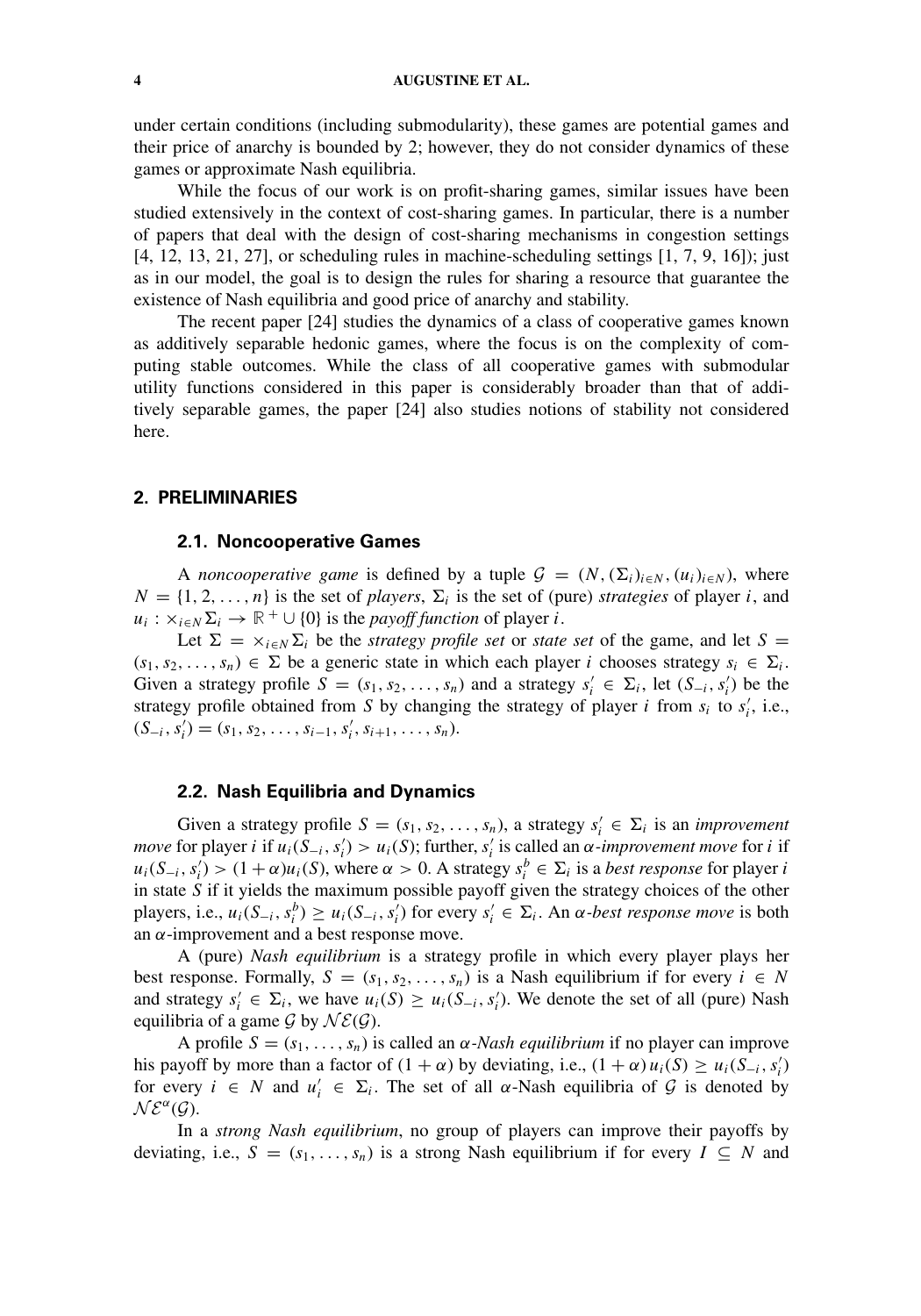strategy vector  $S' = (s'_1, \ldots, s'_n)$  such that  $s'_i = s_i$  for  $i \in N \setminus I$ , if  $u_i(S') > u_i(S)$  for some  $i \in I$ , then  $u_j(S') < u_j(S)$  for some  $j \in I$ .

Let  $\Delta_i(S)$  be the improvement in a player's payoff if he performs his best response, i.e.,  $\Delta_i(S) = u_i(S_{-i}, s_i^b) - u_i(S)$ , where  $s_i^b$  is the best response of player *i* in state *S*. For every  $Z \subseteq N$ , let  $\Delta_Z(S) = \sum_{i \in Z} \Delta_i(S)$ , and let  $\Delta(S) = \Delta_N(S)$ .

A *Nash dynamics* (respectively α*-Nash dynamics*) is any sequence of best response (respectively α-best response) moves. A *basic Nash dynamics* (respectively *basic* α*-Nash dynamics*) is any Nash dynamics (respectively α-Nash dynamics) such that at each state S, the player i that makes a move has the maximum absolute improvement, i.e.,  $i \in$ arg max $_{i\in N}$   $\Delta_i(S)$ .

### **2.3. Price of Anarchy**

Given a game G with a set of states  $\Sigma$  and a function  $f : \Sigma \to \mathbb{R}^+ \cup \{0\}$ , we write  $\text{OPT}_f(\mathcal{G}) = \max_{S \in \Sigma} f(S)$ . The *price of anarchy*  $\text{PoA}_f(\mathcal{G})$  and the *price of stability*  $\text{PoS}_f(\mathcal{G})$ of a game  $G$  with respect to a function  $f$  are, respectively, the worst-case ratio and the best-case ratio between the value of f in a Nash equilibrium and Opt $_f$  (G), i.e.,

$$
\text{PoA}_{f}(\mathcal{G}) = \max_{S \in \mathcal{NE}(\mathcal{G})} \frac{\text{Opt}_{f}(\mathcal{G})}{f(S)}, \quad \text{PoS}_{f}(\mathcal{G}) = \min_{S \in \mathcal{NE}(\mathcal{G})} \frac{\text{Opt}_{f}(\mathcal{G})}{f(S)}.
$$

The *strong price of anarchy* and the *strong price of stability* are defined similarly; the only difference is that the maximum (respectively minimum) is taken over all strong Nash equilibria. Further, the  $\alpha$ *-price of anarchy*  $PoA_f^{\alpha}(G)$  of a game  $G$  with respect to  $f$  is defined as

$$
\mathrm{PoA}^{\alpha}_{f}(\mathcal{G}) = \max_{S \in \mathcal{NE}^{\alpha}(\mathcal{G})} \frac{\mathrm{Opt}_{f}(\mathcal{G})}{f(S)};
$$

the  $\alpha$ -price of stability  $\text{PoS}^{\alpha}_{f}(\mathcal{G})$  can be defined similarly. Originally, these notions were defined with respect to the social welfare function, i.e.,  $f = \sum_{i \in N} u_i(S)$ . However, we give a more general definition, since in the setting of this paper, it is natural to use a different function  $f$ . We omit the index  $f$  when the function  $f$  is clear from the context.

### **2.4. Potential Games**

A noncooperative game G is called a *potential game* if there is a function  $\Phi : \Sigma \to$ N such that for every state S and improvement move  $s_i$  of a player i in S, we have  $\Phi(S_{-i}, s'_i) - \Phi(S) > 0$ ; the function  $\Phi$  is called the *potential function* of *G*. The game *G* is called an *exact potential game* if we have  $\Phi(S_{-i}, s'_i) - \Phi(S) = u_i(S_{-i}, s'_i) - u_i(S)$ . It is known that every potential game has a pure Nash equilibrium [32, 34].

### **2.5. Cooperative Games**

A *cooperative* game  $G = (N, v)$  is given by a set of *players* N and a *characteristic function*  $v : 2^N \to \mathbb{R}^+ \cup \{0\}$  that for each set  $I \subseteq N$  specifies the profit that the players in *I* can earn by working together. We assume that  $v(\emptyset) = 0$ . A *coalition structure* over N is a partition of players in N, i.e., a collection of sets  $I_1, \ldots, I_k$ such that (i)  $I_i \subseteq N$  for  $i = 1, ..., k$ ; (ii)  $I_i \cap I_j = \emptyset$  for all  $i < j \le k$ ; and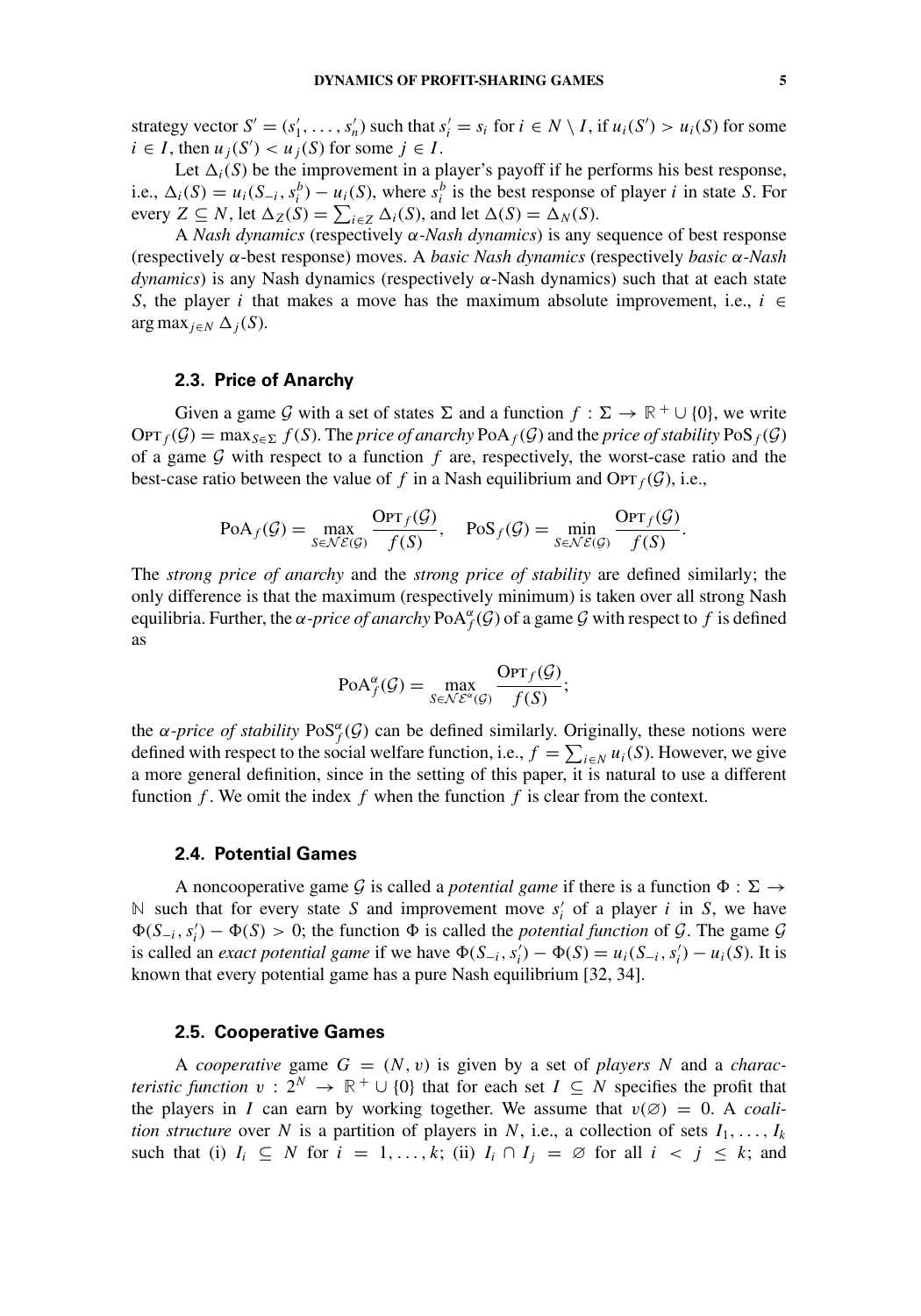(iii)  $\bigcup_{j=1}^{k} I_j = N$ . A game  $G = (N, v)$  is called *monotone* if v is *nondecreasing*, i.e.,  $v(I) \le v(J)$  for every  $I \subset J \subseteq N$ . Further, v is called *submodular* if for every  $I \subset J \subseteq N$ and  $i \in N \setminus J$ , we have  $v(I \cup \{i\}) - v(I) \ge v(J \cup \{i\}) - v(J)$ . Informally, if v is submodular, a player is more useful when he joins a smaller coalition. We will make use of the following property of submodular functions.

**Lemma 2.1.** Let  $f : 2^V \rightarrow \mathbb{R}$  be a submodular function. Then for every pair *of sets*  $X, Y \subseteq V$  *such that*  $X \cap Y = ∅$  *and*  $X = \{x_1, x_2, ..., x_k\}$ *, one has*  $\sum_{j=1,...,k} (f(Y \cup \{x_j\}) - f(Y)) \ge f(Y \cup X) - f(Y).$ 

**Proof.** Since f is a submodular function, for every  $x_i \in X$ , we have

$$
f(Y \cup \{x_j\}) - f(Y) \ge f(Y \cup \{x_1, x_2, \dots, x_{j-1}, x_j\}) - f(Y \cup \{x_1, x_2, \dots, x_{j-1}\}).
$$

The lemma now follows by summing these inequalities over all  $j = 1, \ldots, k$ .

#### $\Box$

# **3. PERFECT** *β***-NICE GAMES**

In this section, we define the class of perfect  $\beta$ -nice games (our definition is inspired by [6] but differs from the one given there) and prove a number of results for such games. Subsequently, we will show that many of the profit-sharing games considered in this paper belong to that class.

**Definition 3.1.** A potential game  $G$  with a potential function  $\Phi$  is called *perfect* with respect to a function  $f : \Sigma \to \mathbb{R}^+ \cup \{0\}$  if for every state S, we have  $f(S) \ge \sum_{i \in N} u_i(S)$ , and moreover, for every improvement move  $s_i'$  of player i, we have

$$
f(S_{-i}, s'_i) - f(S) \ge \Phi(S_{-i}, s'_i) - \Phi(S) \ge u_i(S_{-i}, s'_i) - u_i(S).
$$

Also, a game *G* is called *β-nice* with respect to a function  $f : \Sigma \to \mathbb{R}^+ \cup \{0\}$  if for every state *S*, we have  $\beta \cdot f(S) + \Delta(S) \ge \text{OPT}_f(\mathcal{G})$  and  $f(S) \ge \sum_{i \in N} u_i(S)$ .

We can bound the price of anarchy of a  $\beta$ -nice game by  $\beta$ .

**Lemma 3.2.** *For every*  $f : \Sigma \to \mathbb{R}^+ \cup \{0\}$  *and game G that is*  $\beta$ *-nice with respect to*  $f$ *, we have*  $PoA_f(\mathcal{G}) \leq \beta$ *.* 

**Proof.** The lemma follows by observing that for every Nash equilibrium S, we have  $\Delta(S) \leq 0.$  $\Box$ 

Lemma 3.2 can be extended to the  $\alpha$ -price of anarchy for every  $\alpha \geq 0$ .

**Lemma 3.3.** *For every*  $f : \Sigma \to \mathbb{R}^+ \cup \{0\}$ ,  $\alpha \geq 0$ , and game G that is  $\beta$ -nice with respect *to f*, we have  $\text{PoA}^{\alpha}_{f}(\mathcal{G}) \leq \alpha + \beta$ .

**Proof.** For every  $\alpha$ -Nash equilibrium S, we have  $\Delta(S) \leq \alpha \sum_{i \in N} u_i(S) \leq \alpha f(S)$ .  $\Box$ 

We now state a technical lemma that we shall use shortly in proving Theorem 3.5.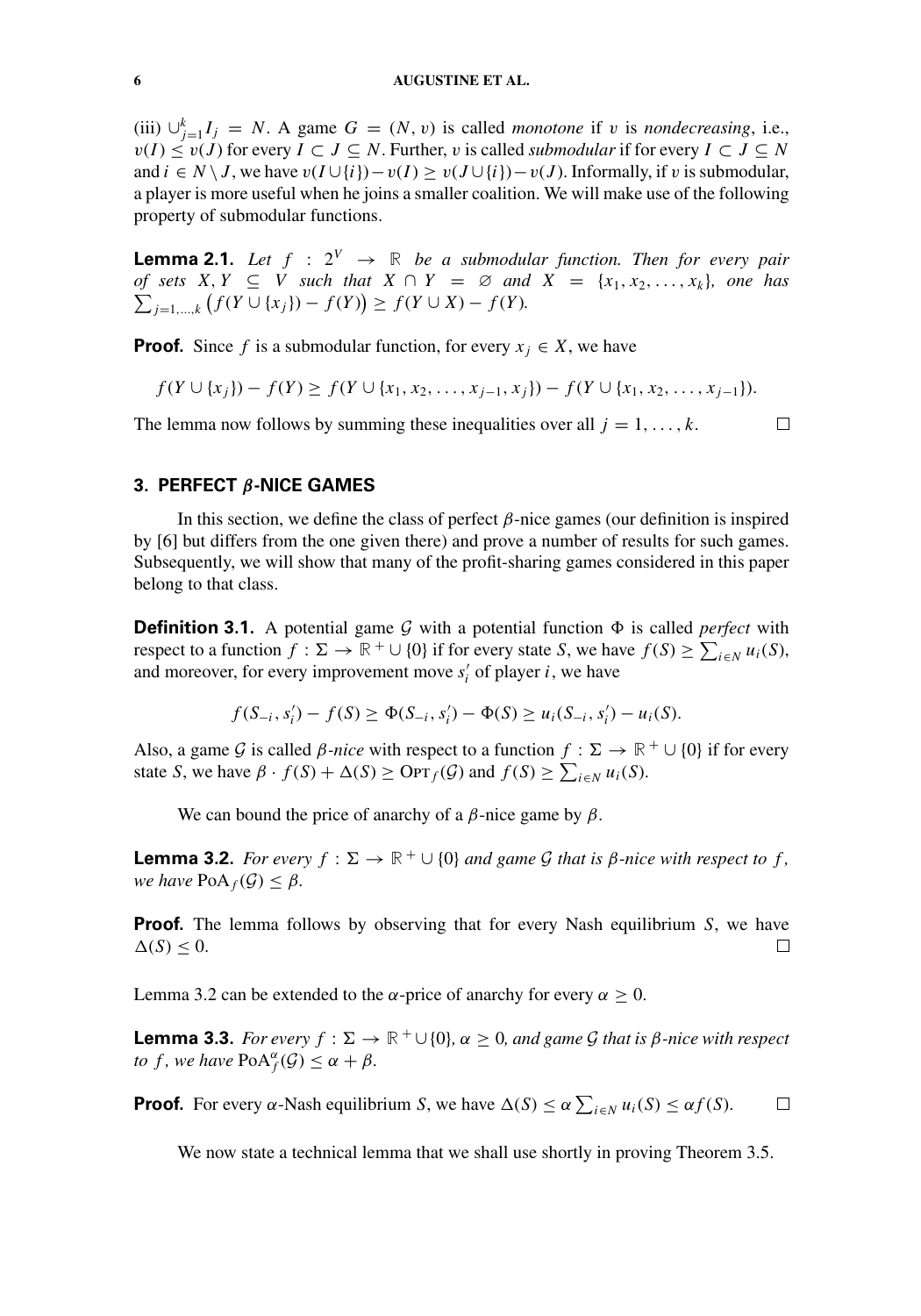**Lemma 3.4.** *Consider a noncooperative game G and a function*  $f : \Sigma \to \mathbb{R}^+ \cup \{0\}$ *. For positive values of*  $\epsilon$ *, a, and b, any dynamics for which the increase in the value of f at a*  $s$ *tep leading from* S *to*  $\bar{S}$  *is at least*  $b - \frac{1}{a} f(S)$  *converges from any initial state to a state*  $S^F$ *with*  $f(S^F) \ge ab(1 - \epsilon)$  *in at most*  $\lceil a \ln \frac{1}{\epsilon} \rceil$  *steps.* 

**Proof.** From the hypothesis, we have  $f(\bar{S}) - f(S) \ge b - \frac{1}{a}f(S)$ . Let  $h(S) = b - \frac{1}{a}f(S)$ . Then

$$
h(S) - h(\bar{S}) = \frac{1}{a}(f(\bar{S}) - f(S)) \ge \frac{1}{a}h(S).
$$

Hence

$$
h(\bar{S}) \le \left(1 - \frac{1}{a}\right)h(S). \tag{31}
$$

Consider a state  $S<sup>F</sup>$  that is reached by the dynamics starting from a state  $S<sup>T</sup>$  in t steps. By recursively applying (31), we get

$$
h(S^F) \le \left(1 - \frac{1}{a}\right)^t h(S^I).
$$

By setting

$$
t = \left\lceil a \ln \frac{h(S^I)}{\epsilon b} \right\rceil \le \left\lceil a \ln \frac{1}{\epsilon} \right\rceil
$$

in the previous inequality, we derive that  $h(S^F) \leq \epsilon b$ . Thus we obtain

$$
f(S^{F}) = ab\left(1 - \frac{h(S^{F})}{b}\right) \ge ab(1 - \epsilon).
$$

 $\Box$ 

The next theorem states that after a polynomial number of steps, for every perfect  $\beta$ -nice potential game, the basic Nash dynamics reaches a state whose relative quality (with respect to  $f$ ) is close to the price of anarchy.

**Theorem 3.5.** *Consider a function*  $f : \Sigma \to \mathbb{R}^+ \cup \{0\}$  *and a game G that is perfect* β*-nice with respect to* f *. For every* > 0*, the basic Nash dynamics converges starting from any initial state to a state* S<sup>F</sup> *with*

$$
f(S^F) \ge \frac{\text{Opt}_{f}(\mathcal{G})}{\beta}(1 - \epsilon)
$$

*in at most*  $\left\lceil \frac{n}{\beta} \ln \frac{1}{\epsilon} \right\rceil$  *steps.* 

**Proof.** Consider a generic state S of the dynamics. Since G is  $\beta$ -nice, we have  $\Delta(S)$  > OPT<sub>f</sub>  $(\mathcal{G}) - \beta \cdot f(S)$ . Let i be the player moving in state S, and let  $\bar{S}$  be the state resulting from the move of player  $i$ . Since  $i$  is the player with the maximum absolute improvement,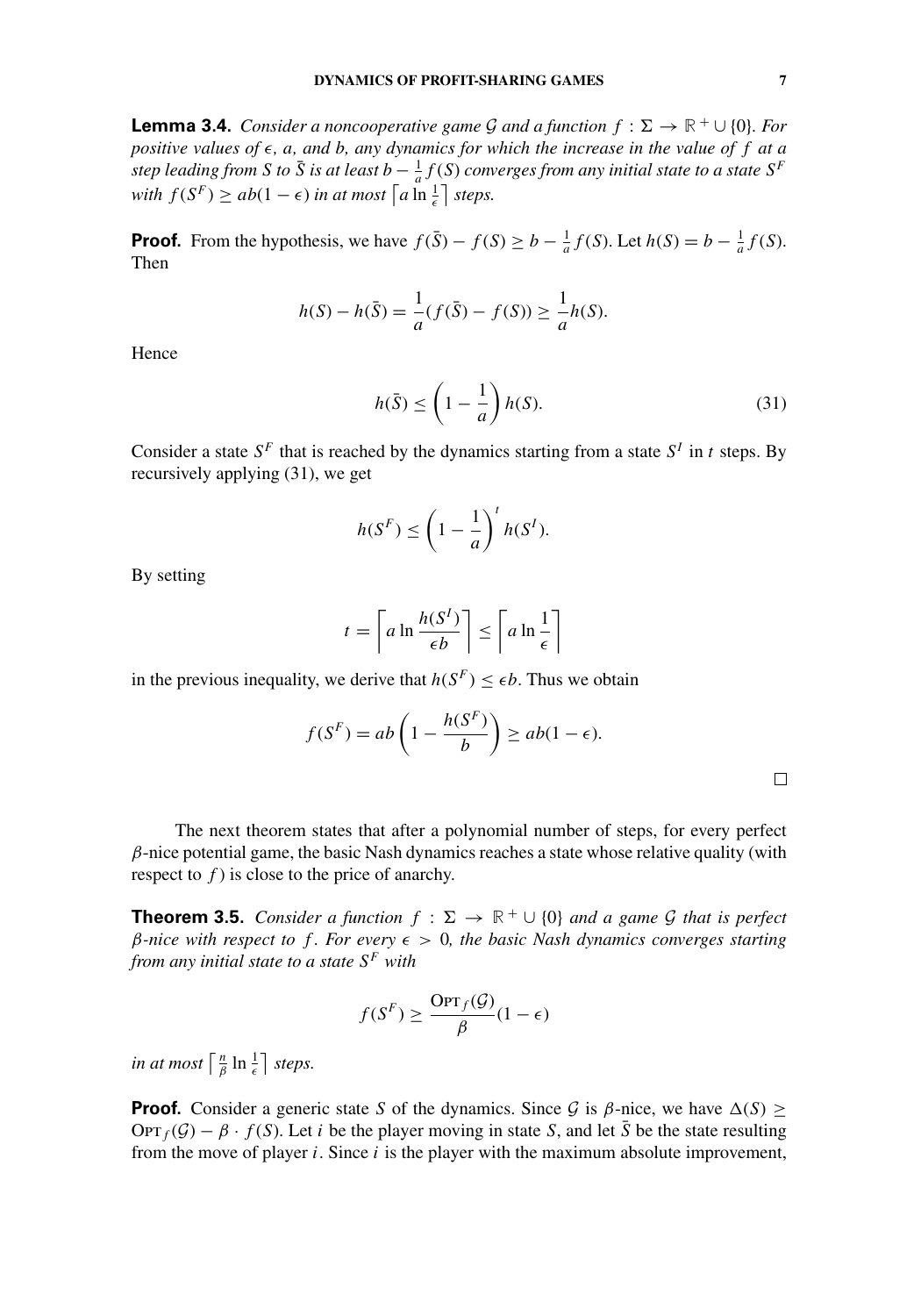we get

$$
f(\bar{S}) - f(S) \ge \Phi(\bar{S}) - \Phi(S) \ge \Delta_i(S) \ge \frac{\Delta(S)}{n} \ge \frac{\text{Opt}_f(\mathcal{G}) - \beta \cdot f(S)}{n}.
$$

The theorem now follows by applying Lemma 3.4 with  $b = \text{Opt}_{f}(\mathcal{G})/n$  and  $a = n/\beta$ .

A convergence result similar to Theorem 3.5 can be obtained for basic  $\alpha$ -Nash dynamics.

**Theorem 3.6.** *Consider a function*  $f : \Sigma \to \mathbb{R}^+ \cup \{0\}$  *and a game G that is perfect* β*-nice with respect to* f *. For every* > 0 *and* α ≥ 0*, the basic* α*-Nash dynamics converges starting from any initial state to a state* S<sup>F</sup> *with*

$$
f(S^{F}) \ge \frac{\text{Opt}_{f}(\mathcal{G})}{\beta + \alpha} (1 - \epsilon)
$$

*in at most*

$$
\left\lceil \frac{n}{\beta + \alpha} \ln \frac{1}{\epsilon} \right\rceil
$$

*steps.*

**Proof.** Let us consider a generic state  $S = (s_1, \ldots, s_n)$  of the dynamics. Let  $U \subseteq N$  be the subset of players that can perform an  $\alpha$ -best-response move, and let  $E = N \setminus U$ . Note that no player  $i \in E$  can improve his payoff by more than a factor of  $1 + \alpha$  by deviating from his current strategy, i.e.,  $\Delta_E(S) \le \alpha \sum_{i \in E} u_i(S) \le \alpha f(S)$ . By definition of a perfect  $\beta$ -nice game, we have

$$
\Delta_E(S) + \Delta_U(S) = \Delta(S) \ge \text{OPT}_f(\mathcal{G}) - \beta \cdot f(S).
$$

Let *i* be the player moving in state S, and let  $\overline{S}$  be the state resulting from the move of player  $i \in U$ . Since i is the player with the maximum absolute improvement among the players in  $U$ , we get

$$
f(\bar{S}) - f(S) \ge \Phi(\bar{S}) - \Phi(S) \ge \Delta_i(S) \ge \frac{\Delta_U(S)}{|U|}
$$
  
 
$$
\ge \frac{\text{Opt}_f(\mathcal{G}) - \beta \cdot f(S) - \Delta_E(S)}{n}
$$
  
 
$$
\ge \frac{\text{Opt}_f(\mathcal{G}) - \beta \cdot f(S) - \alpha \cdot f(S)}{n}
$$
  
 
$$
= \frac{\text{Opt}_f(\mathcal{G})}{n} - \frac{\beta + \alpha}{n} f(S).
$$

The theorem now follows by applying Lemma 3.4 with  $b = \text{Opt}_f(\mathcal{G})/n$  and  $a = n/(\beta + \alpha)$ .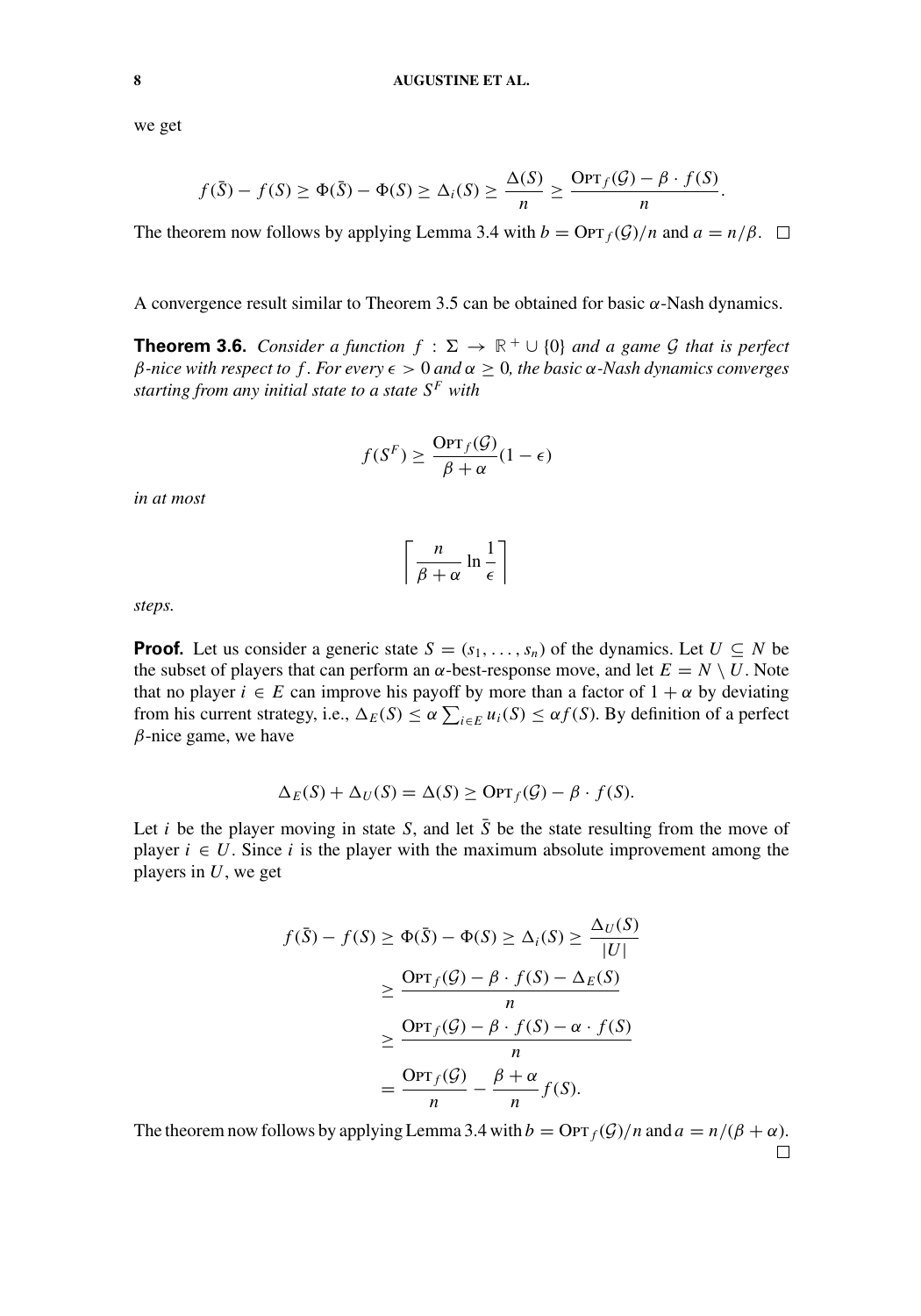## **4. PROFIT-SHARING GAMES**

In this section, we study three noncooperative games that can be constructed from an arbitrary monotone cooperative game with a submodular utility function.

Each of our games can be described by a triple  $\mathcal{G} = (N, v, M)$ , where  $(N, v)$  is a monotone cooperative game with a submodular utility function,  $N = \{1, \ldots, n\}$ , and  $M = \{1, \ldots, m\}$  is a set of m parties; we require  $m \le n$ . All three games considered in this section model the setting whereby the players in  $N$  form a coalition structure over  $N$  that consists of m coalitions. Thus, each player needs to choose exactly one party from  $M$ , i.e., for each  $i \in N$  we have  $\Sigma_i = M$ . In some cases (see Section 4.2), we also allow players to be unaffiliated. To model this, we expand the set of strategies by setting  $\Sigma_i = M \cup \{0\}$ . Intuitively, the parties correspond to different companies, and the players correspond to the potential employees of these companies; we desire to assign employees to companies so as to maximize the total productivity.

In two of our games (see Section 4.1 and Section 4.3), a state of the game is completely described by the assignment of the players to the parties, i.e., we can write  $S = (s_1, \ldots, s_n)$ , where  $s_i \in M$  for all  $i \in N$ . Alternatively, we can specify a state of the game by providing a partition of the set N into m components  $Q_1, \ldots, Q_m$ , where  $Q_j$  is the set of all players that chose party j, i.e., we can write  $S = (Q_1, \ldots, Q_m)$ ; we will use both forms of notation throughout the paper. In the game described in Section 4.2, the state of the game depends not only on which parties the players chose, but also on the order in which they joined the party; we postpone the formal description of this model till Section 4.2 In all three models, each player's payoff is based on the concept of marginal utility; however, in different models this idea is instantiated in different ways.

An important parameter of a state  $S = (Q_1, \ldots, Q_m)$  in each of these games is its *total profit*  $tp(S) = \sum_{j \in M} v(Q_j)$ . While for the games defined in Sections 4.2 and 4.3, the total profit coincides with the social welfare, for the game described in Section 4.1 this is not necessarily the case. Since we are interested in finding the most efficient partition of players into teams, we consider the total profit of a state a more relevant quantity than its social welfare. Therefore, in what follows, we will consider the price of anarchy and the price of stability with respect to the total profit, i.e., we have  $\text{OPT}(\mathcal{G}) = \text{OPT}_{\text{tp}}(\mathcal{G})$ ,  $PoA(\mathcal{G}) = PoA_{\text{tp}}(\mathcal{G}), PoS(\mathcal{G}) = PoS_{\text{tp}}(\mathcal{G}).$ 

All of our results generalize to the setting in which each party  $j \in M$  is associated with a different nondecreasing submodular profit function  $v_i : 2^N \rightarrow \mathbb{R}^+ \cup \{0\}$ ; i.e., different companies possess different technologies, and therefore may have different levels of productivity. Formally, such a game is given by a tuple  $G = (N, v_1, \ldots, v_m, M)$ , where  $M = \{1, \ldots, m\}$ , and for each  $j \in M$ , the function  $v_j$  is a nondecreasing submodular function  $v_i : 2^N \to \mathbb{R}^+ \cup \{0\}$  that satisfies  $v(\emptyset) = 0$ . In this case, the total profit function in a state  $S = (Q_1, \ldots, Q_m)$  is given by tp(S) =  $\sum_{j \in M} v_j(Q_j)$ . In what follows, we present our results for this more general setting.

### **4.1. Fair-Value Games**

In our first model, the utility  $u_i(S)$  of a player i in a state  $S = (Q_1, \ldots, Q_m)$  is given by *i*'s marginal contribution to the coalition to which she belongs, i.e., if  $i \in Q_j$ , we set  $u_i(S) = v_i(S) - v_i(S \setminus \{i\})$ . Since this payment scheme rewards each player according to the value he creates, we will refer to such games as *fair-value games*. Observe that since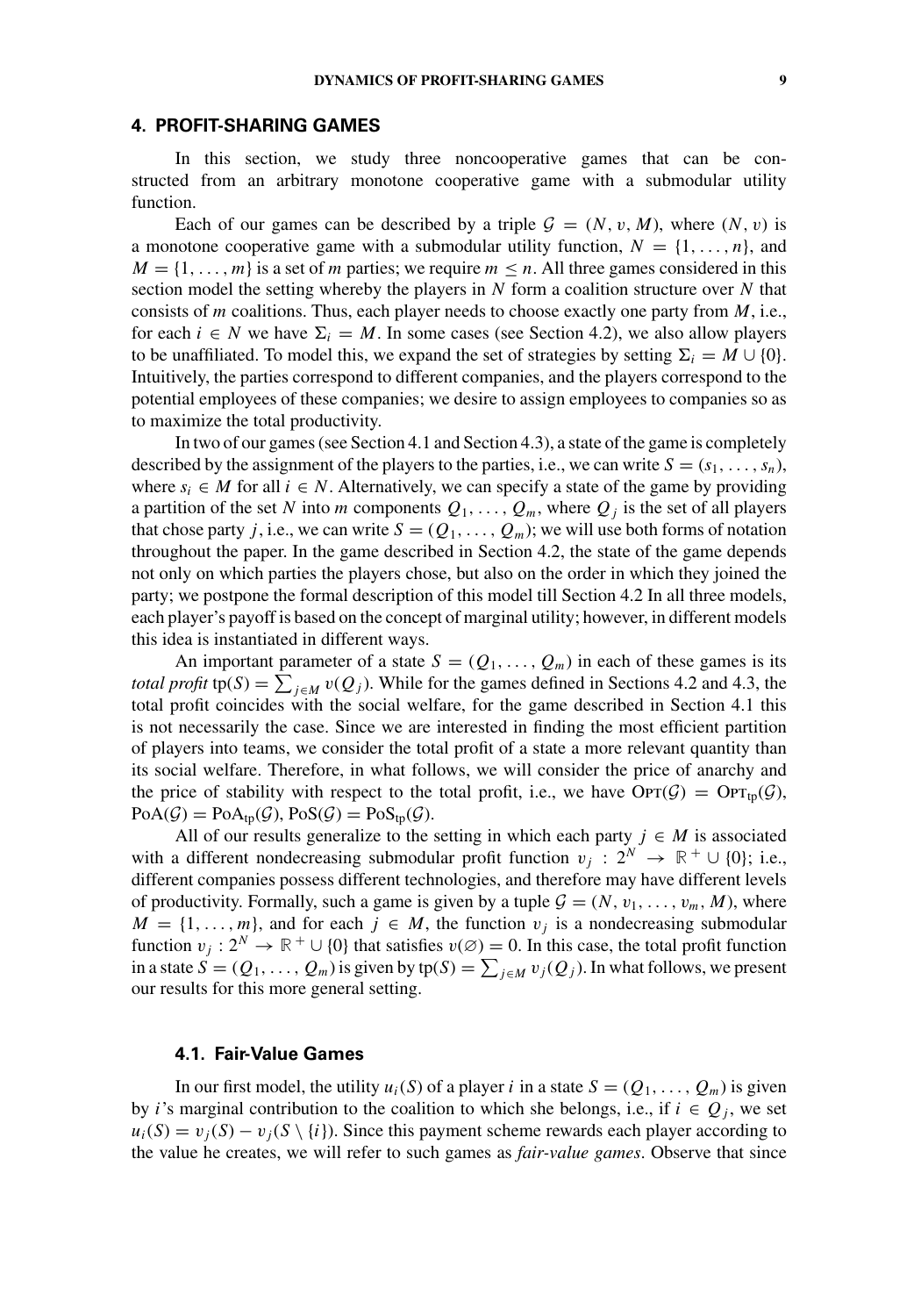the functions  $v_j$  are assumed to be submodular, we have  $\sum_{i \in Q_j} u_i(S) \le v_j(Q_j)$  for all  $j \in M$ , i.e., the total payment to the employees of a company never exceeds the profit of the company. Moreover, it may be the case that the profit of a company is strictly greater than the amount it pays to its employees; we can think of the difference between the two quantities as the owner's or shareholders' value. Consequently, in these games the total profit of all parties may differ from the social welfare, as defined in Section 2

We will now argue that fair-value games have a number of desirable properties. In particular, every such game is a potential game, and therefore has a pure Nash equilibrium.

**Theorem 4.1.** *Every fair-value game G is a perfect* 2*-nice exact potential game with respect to the total profit function.*

**Proof.** It is easy to see that  $G$  is an exact potential game, whose potential function is given by the total profit. In order to prove the theorem, we need to show that for each state S, we have  $2 \cdot tp(S) + \Delta(S) \geq OPT(\mathcal{G})$ . Consider any state  $S = (s_1, s_2, \ldots, s_n)$ , and let  $S' = (s'_1, s'_2, \dots, s'_n)$  be the state of best responses to S, that is, let  $s'_i$  be the best response of player *i* in state S. Moreover, let  $S^* = (s_1^*, s_2^*, \ldots, s_n^*)$  be a state that maximizes the total profit. Consider a party  $k \in M$ , and let

$$
Q_k = \{i \in N \mid s_i = k\}, \quad Q_k^* = \{i \in N \mid s_i^* = k\}.
$$

We obtain

$$
\Delta_{Q_k^*}(S) = \sum_{j \in Q_k^*} (u_j(S_{-j}, s'_j) - u_j(S))
$$
\n
$$
\geq \sum_{j \in Q_k^*} (u_j(S_{-j}, k) - u_j(S))
$$
\n
$$
= \sum_{j \in Q_k^*} u_j(S_{-j}, k) - \sum_{j \in Q_k^*} u_j(S)
$$
\n
$$
= \sum_{j \in Q_k^* \setminus Q_k} (v_k(Q_k \cup \{j\}) - v_k(Q_k)) + \sum_{j \in Q_k^* \cap Q_k} u_j(S) - \sum_{j \in Q_k^*} u_j(S)
$$
\n
$$
\geq v_k(Q_k \cup (Q_k^* \setminus Q_k)) - v_k(Q_k) - \sum_{j \in Q_k^*} u_j(S)
$$
\n
$$
\geq v_k(Q_k^*) - v_k(Q_k) - \sum_{j \in Q_k^*} u_j(S),
$$
\n(43)

where (41) holds because for each player *j*, the improvement from selecting the best response 
$$
s'_j
$$
 is at least the improvement achieved by choosing the optimal strategy  $s^*_j = k$ ;

resp  $j$  is at least the improvement achieved by choosing the optimal strategy  $s_j^*$  $j^* = k;$ (42) follows from Lemma 2.1; and (43) holds because  $v_k$  is nondecreasing.

Summing these inequalities over all parties  $k$ , we obtain

$$
\Delta(S) = \sum_{k \in M} \Delta_{Q_k^*}(S) \ge \sum_{k \in M} v_k(Q_k^*) - \sum_{k \in M} v_k(Q_k) - \sum_{k \in M} \sum_{j \in Q_k^*} u_j(S)
$$

$$
= \text{tp}(S^*) - \text{tp}(S) - \sum_{j \in N} u_j(S) \ge \text{OPT}(\mathcal{G}) - 2\text{tp}(S).
$$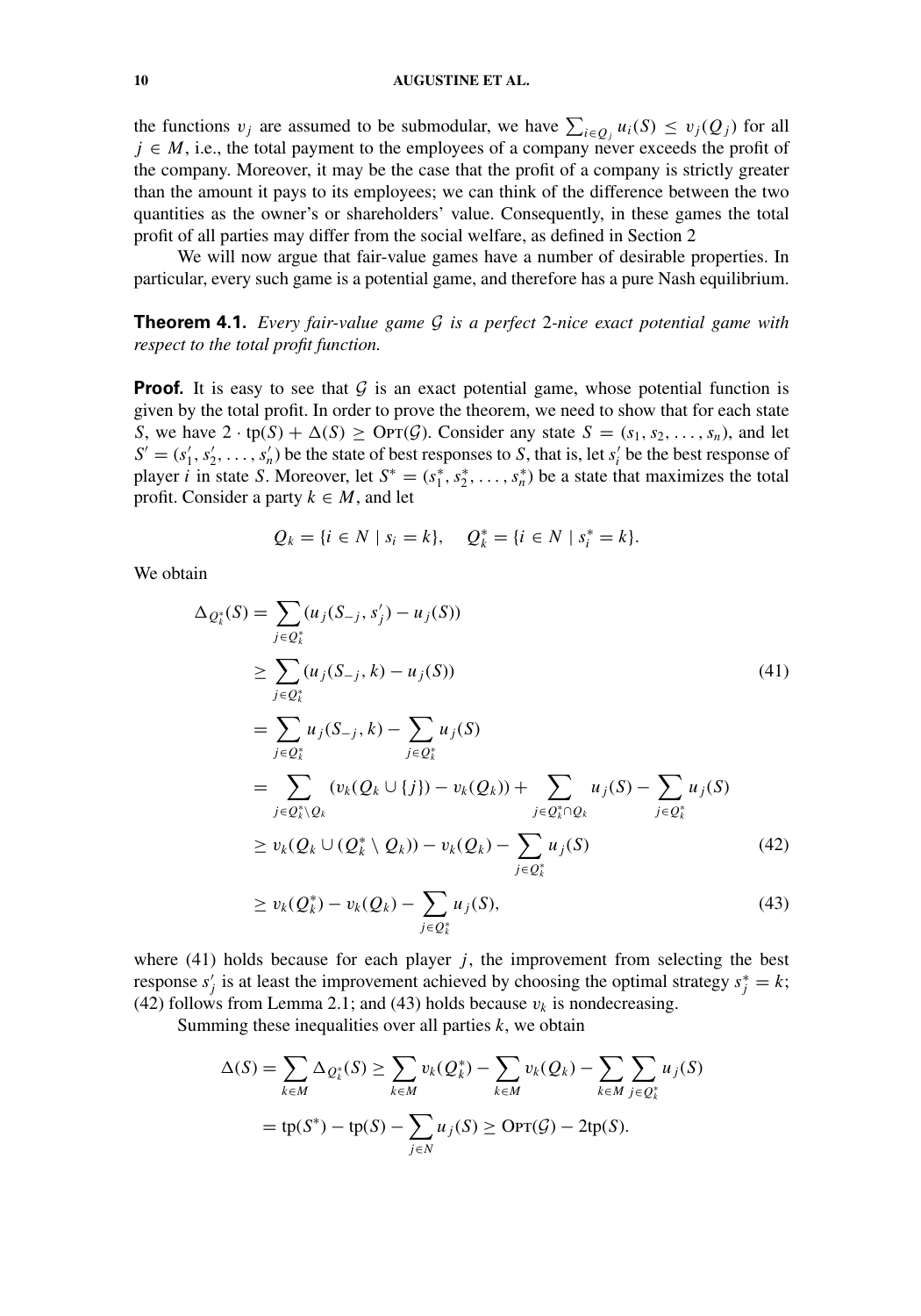where the last inequality follows from the fact that for every state S, we have  $\sum_{j \in N} u_j(S) \leq$  $tp(S)$ .

Combining Theorem 4.1, Lemmas 3.2 and 3.3, and Theorems 3.5 and 3.6, we obtain the following corollaries.

**Corollary 4.2.** *For every fair-value game*  $G$  *and every*  $\alpha \geq 0$ *, we have*  $PoA^{\alpha}(G) \leq 2 + \alpha$ *. In particular,*  $PoA(\mathcal{G}) \leq 2$ *.* 

**Corollary 4.3.** For every fair-value game G and every  $\epsilon > 0$ , the basic Nash dynamics *(respectively the basic* α*-Nash dynamics) converges from any initial state to a state* S<sup>F</sup> *with total profit*

$$
tp(S^F) \ge \frac{\text{Opt}(\mathcal{G})}{2}(1-\epsilon),
$$

*respectively*

$$
tp(S^F) \ge \frac{\text{Opt}(\mathcal{G})}{2+\alpha}(1-\epsilon),
$$

*in at most*  $\left\lceil \frac{n}{2} \ln \frac{1}{\epsilon} \right\rceil$  *steps (respectively*  $\left\lceil \frac{n}{2+\alpha} \ln \frac{1}{\epsilon} \right\rceil$  *steps).* 

Since every fair-value game is an exact potential game with the potential function given by the total profit, every profit-maximizing state is necessarily a Nash equilibrium. This implies the following proposition.

**Proposition 4.4.** *For every fair-value game G, we have*  $Pos(G) = 1$ *.* 

## **4.2. Labor Union Games**

In fair-value games, the player's payoff depends only on his current marginal value to the enterprise, i.e., one's salary may go down as the company expands. However, in many real-life settings, this is not the case. For instance, in many industries, especially ones that are highly unionized, an employee that has spent many years working for the company typically receives a higher salary than a new hire with the same set of skills. Our second class of games, which we will refer to as *labor union games*, aims to model this type of setting. Specifically, in this class of games, we modify the notion of state so as to take into account the order in which the players have joined their respective parties; the payment to each player is then determined by his marginal utility *for the coalition formed by his predecessors*. The submodularity property guarantees than a player's payoff never goes down as long as he stays with the same party.

Formally, we allow the players in a labor union game *G* that corresponds to a tuple  $(N, v_1, \ldots, v_m, M)$ , to be unaffiliated, i.e., for each  $i \in N$ , we set  $\Sigma_i = M \cup \{0\}$ . If player  $i$  plays strategy 0, we set his payoff to be 0 irrespective of the other players' strategies. A *state* of G is given by a tuple  $S = (P_1, \ldots, P_m)$ , where  $P_j$  is the sequence of players in party  $j$ , ordered according to their arrival time.

We denote by  $\bar{P}_j$  the corresponding set of all players in party j. As before, the profit of party *j* is given by the function  $v_i$ ; note that the value of  $v_i$  does not depend on the order in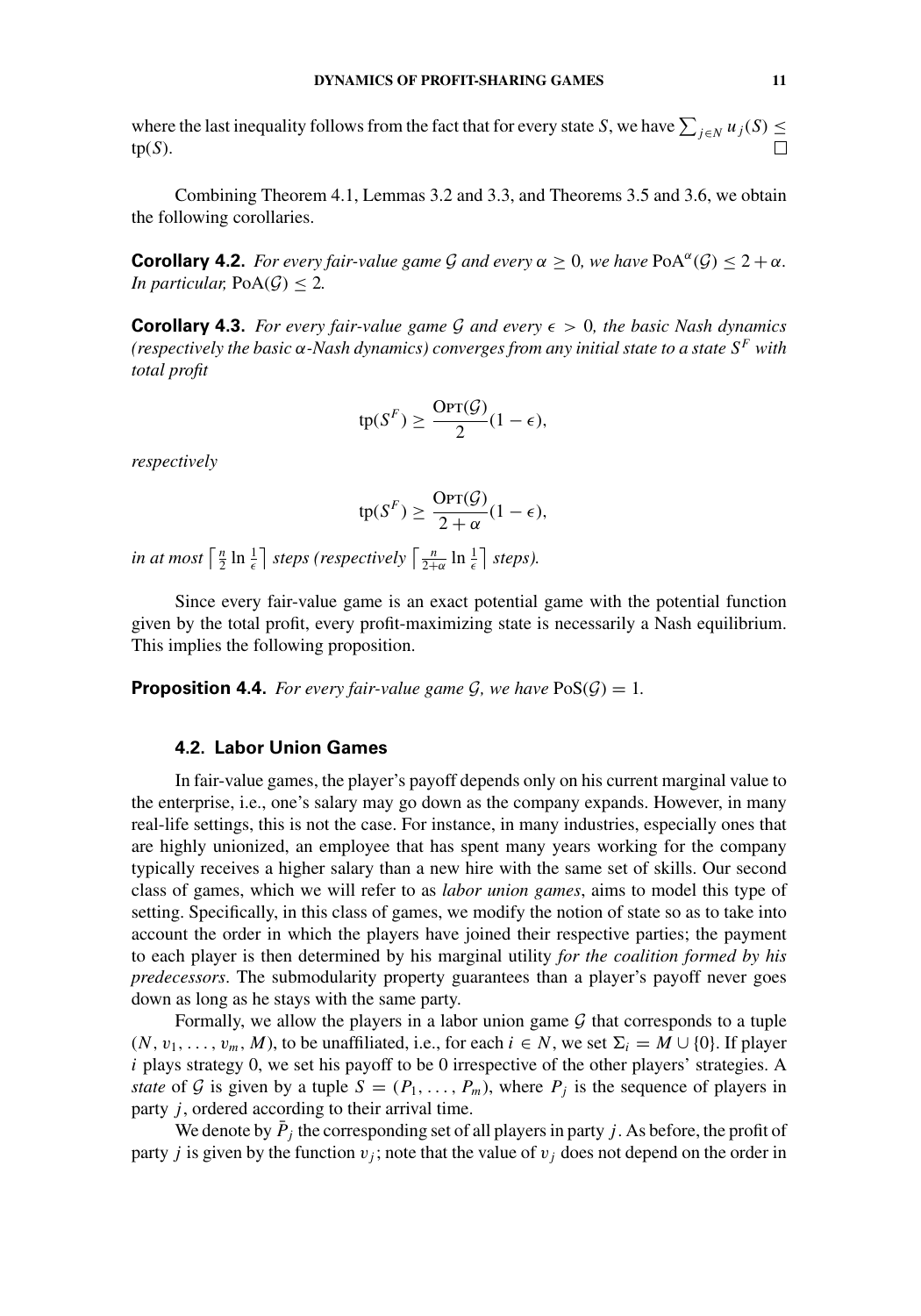which the players join  $j$ . The payoff of each player, however, is dependent on her position in the affiliation order. Specifically, for a player i in party j, let  $P_i(i)$  be the set of players that appear in P<sub>j</sub> before i. Player i's payoff is then defined as  $u_i(S) = v_j(P_i(i) \cup \{i\}) - v_j(P_i(i))$ .

We remark that technically speaking, labor union games are not noncooperative games. Rather, each state of a labor union game induces a noncooperative game as described above; after a player makes a move, the induced noncooperative game changes. Abusing terminology, we will say that a state S of a labor union game  $G$  is a Nash equilibrium if for each player  $i \in N$ , staying with his current party is a best response in the induced game; all other notions that were defined for noncooperative games in Section 2, as well as the results in Section 3, can be extended to labor union games in a similar manner.

We now state two fundamental properties of our model.

**Guaranteed payoff.** Consider two players i and i' in the sequence  $P_i$ . Suppose i' moves to another party. The payoff of player  $i$  will not decrease. Indeed, if  $i'$  succeeds  $i$ in the sequence  $P_i$ , then by definition, i's payoff is unchanged. If i' precedes i in  $P_i$ , then since  $v_i$  is nondecreasing and submodular, *i*'s payoff will not decrease; it may, however, increase.

**Full payoff distribution.** The sum of the payoffs of players within a party j is a telescopic sum that evaluates to  $v_j(\bar{P}_j)$ . Therefore, the total profit tp(S) =  $\sum_{j \in M} v_j(\bar{P}_j)$  in a state S equals the social welfare in this state. In other words, in labor union games, the profit of each enterprise is distributed among its employees without creating any value for the owners/shareholders.

The guaranteed payoff property distinguishes the labor union games from the fairvalue games, in which a player who maintains his affiliation to a party might not be rewarded, but may rather see a reduction in his payoff as other players move to join his party. This, of course, may incentivize him to shift his affiliation as well, leading to a vicious cycle of moves. In contrast, in labor union games, a player is guaranteed that his payoff will not decrease if he maintains his affiliation to a party. This suggests that in labor union games, stability may be easier to achieve. In what follows, we will see that this is indeed the case.

We will first show that labor union games are perfect 2-nice with respect to the total profit (or equivalently, social welfare); this will allow us to apply the machinery developed in Section 3 Abusing notation, let  $\Delta_i(S)$  denote the improvement in the payoff of player i if he performs a best-response move from S, and let  $\Delta(S) = \sum_{i \in N} \Delta_i(S)$ .

**Proposition 4.5.** *Every labor union game G is a perfect* 2*-nice game with respect to the total profit function.*

**Proof.** It is easy to see that *G* is a potential game with potential function  $\Phi(S) = \text{tp}(S)$ . Furthermore, for every player  $i$ , the increase in his payoff when he performs an improvement move does not exceed the change in the total profit. It remains to show that  $2tp(S) + \Delta(S) \ge$ OPT( $G$ ) for every  $S = (P_1, \ldots, P_m)$ .

Let  $S^* = (P_1^*, \ldots, P_m^*)$  be a state that maximizes the total profit. We have

$$
v_j(\bar{P}_j^*) \le v_j(\bar{P}_j \cup \bar{P}_j^*) = v_j(\bar{P}_j) + v_j(\bar{P}_j \cup \bar{P}_j^*) - v_j(\bar{P}_j)
$$
  
 
$$
\le v_j(\bar{P}_j) + \sum_{i \in \bar{P}_j^* \setminus \bar{P}_j} (u_i(S) + \Delta_i(S)).
$$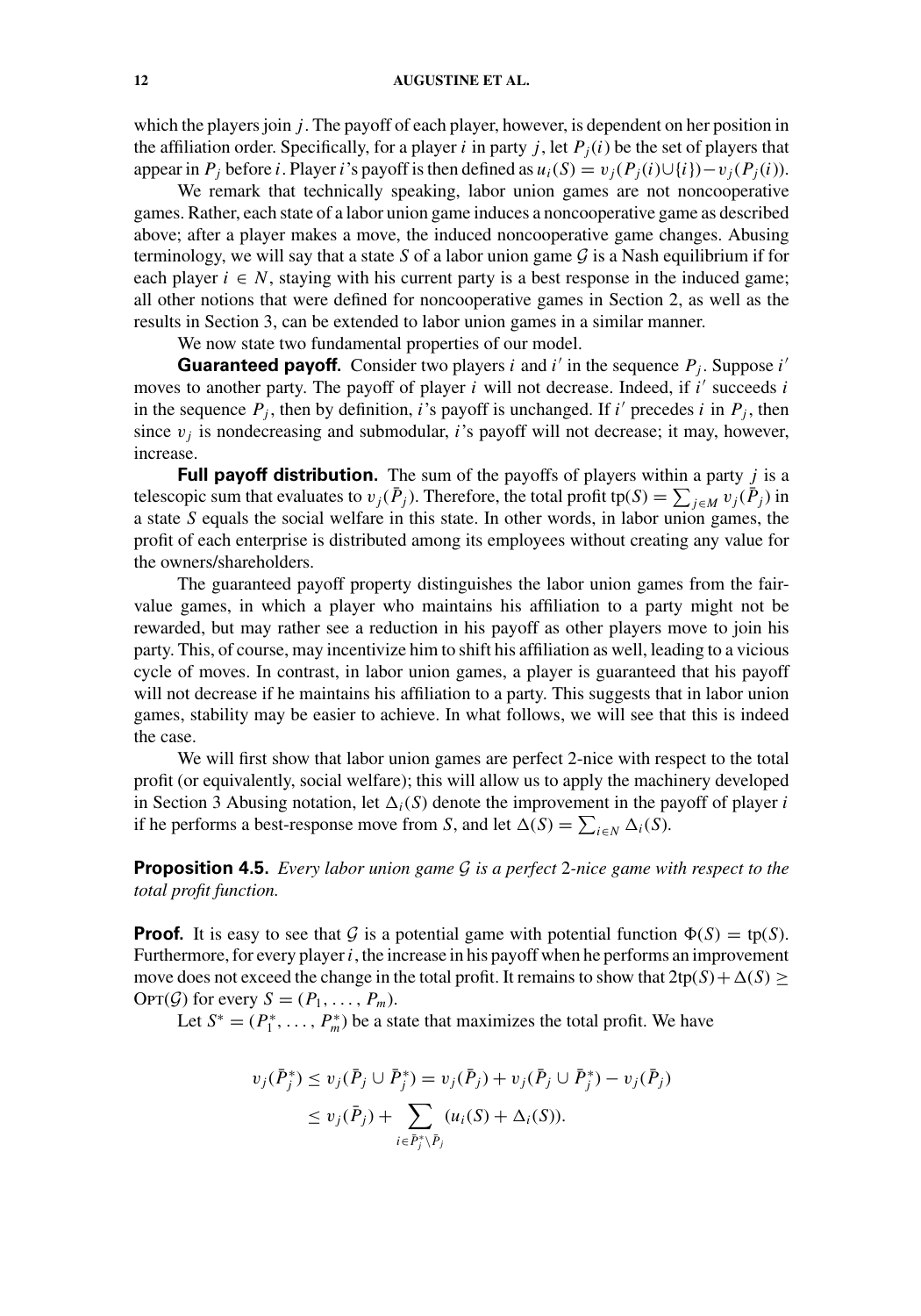Summing over all parties, we obtain

$$
\begin{aligned} \text{OPT}(\mathcal{G}) &= \sum_{j \in M} v_j(\bar{P}_j^*) \le \sum_{j \in M} v_j(\bar{P}_j) + \sum_{j \in M} \sum_{i \in \bar{P}_j^* \setminus \bar{P}_j} u_i(S) + \sum_{j \in M} \sum_{i \in \bar{P}_j^* \setminus \bar{P}_j} \Delta_i(S) \\ &\le 2 \text{tp}(S) + \Delta(S), \end{aligned}
$$

completing the proof.

As in the case of fair-value games, Proposition 4.5 allows us to bound the price of anarchy of any labor union game, as well as the time it takes to converge to a state with a "good" total profit.

**Corollary 4.6.** *For every labor union game G and every*  $\alpha \geq 0$ *, we have*  $PoA^{\alpha}(\mathcal{G}) \leq 2+\alpha$ *. In particular,*  $PoA(\mathcal{G}) \leq 2$ *.* 

**Corollary 4.7.** *For every labor union game*  $G$  *and*  $\epsilon > 0$ *, the basic Nash dynamics (respectively the basic* α*-Nash dynamics) converges from any initial state to a state* S<sup>F</sup> *with total profit*

$$
tp(S^F) \ge \frac{\text{Opt}(\mathcal{G})}{2}(1-\epsilon),
$$

*respectively,*

$$
tp(S^F) \ge \frac{\text{Opt}(\mathcal{G})}{2+\alpha}(1-\epsilon),
$$

*in at most*  $\left\lceil \frac{n}{2} \ln \frac{1}{\epsilon} \right\rceil$  *steps (respectively*  $\left\lceil \frac{n}{2+\alpha} \ln \frac{1}{\epsilon} \right\rceil$  *steps).* 

Let  $S^* = (P_1^*, \ldots, P_m^*)$  be a state that maximizes the total profit in a game  $G$ , and let Opt $f(\mathcal{G}) = \text{tp}(S^*)$ . As in the case of fair-value games, it is not hard to see that  $S^*$  is a Nash equilibrium, i.e.,  $Pos(G) = 1$ . In fact, for labor union games, we can prove a stronger statement.

**Proposition 4.8.** *In every labor union game <sup>G</sup>,* <sup>S</sup><sup>∗</sup> *is a strong Nash equilibrium, i.e., the strong price of stability is* 1*.*

**Proof.** Consider a deviating coalition  $I \subseteq N$ . By the guaranteed payoff property, the deviation does not lower the payoff of all players in  $N \setminus I$  and increases the payoff of some of the deviators, without harming the rest of the deviators. Thus, the deviation must lead to a state whose total payoff exceeds that of S<sup>∗</sup>, a contradiction.  $\Box$ 

Furthermore, for labor union games, we can show that for certain dynamics and certain initial states, one can guarantee convergence to an  $\alpha$ -Nash equilibrium or even a Nash equilibrium.

**Proposition 4.9.** *For every labor union game*  $G = (N, v_1, \ldots, v_m, M)$  *such that the payoff of every player is at least* 1*, the* α*-Nash dynamics starting from any state in which all*

 $\Box$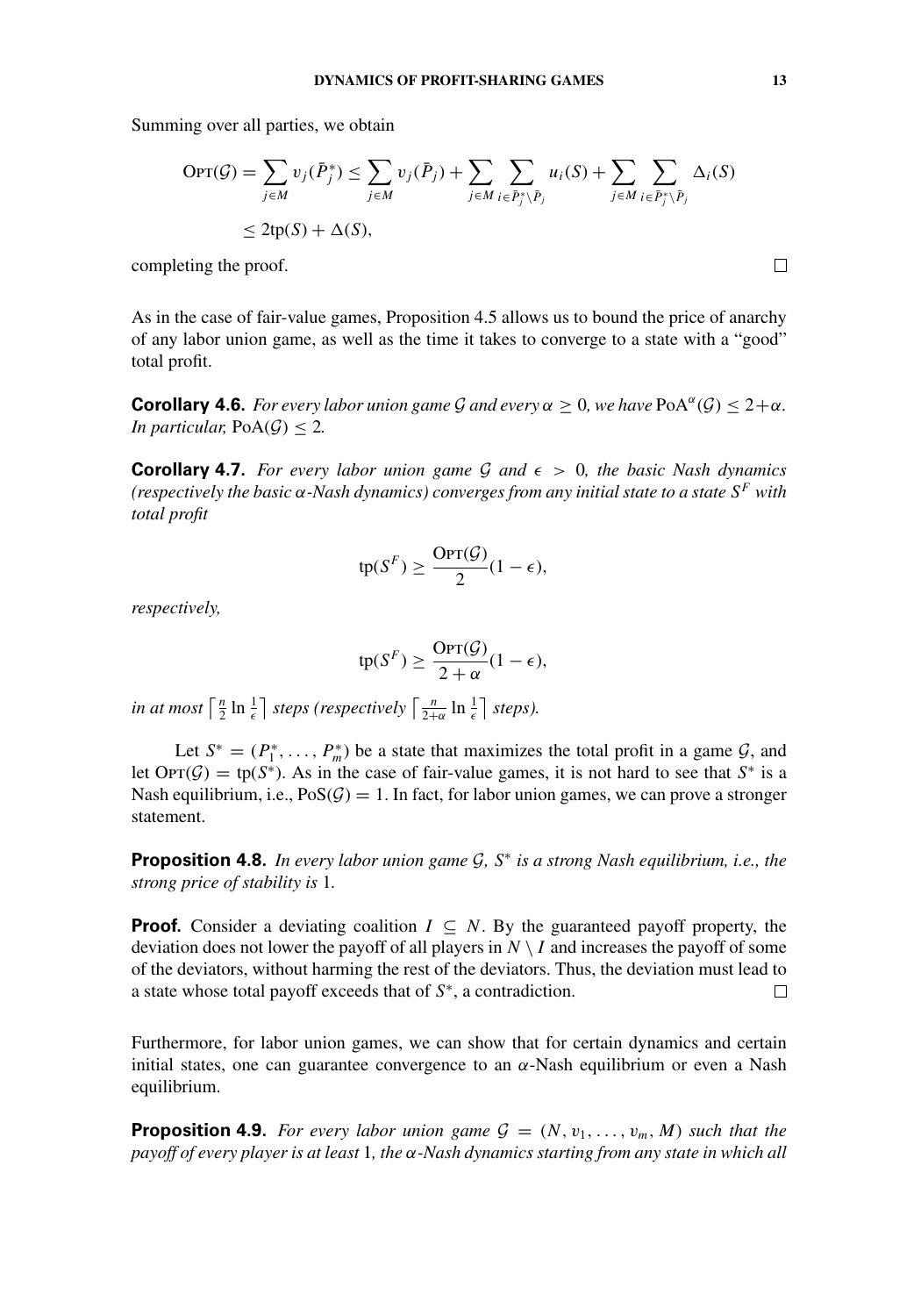*players are affiliated with some party converges to an α-Nash equilibrium in*  $O(\frac{n}{\alpha} \log W)$ *steps, where* W *is the maximum payoff that any player can achieve.*

**Proof.** After each move in the  $\alpha$ -Nash dynamics, a player improves her payoff by a factor of  $1 + \alpha$ , and the guaranteed payoff property ensures that payoffs of other players are unaffected. So, if a player starts with a payoff of at least 1, she will reach a payoff of W after  $O(\frac{\log W}{\alpha})$  steps. Therefore, in  $O(\frac{n}{\alpha} \log W)$  steps, we are guaranteed to reach an  $\alpha$ -Nash equilibrium.

We remark that the assumption that the payoff of each player is at least 1 is not restrictive: we can rescale the profit functions so that for every nonempty set of players, the profit is always at least 1.

**Proposition 4.10.** *Suppose a labor union game G with* n *players starts at a state in which every player is unaffiliated. Then in exactly* n *steps of the Nash dynamics, the system will reach a Nash equilibrium.*

**Proof.** The proof is by induction on the number of steps. The very first player who gets to move will pick the party that maximizes her payoff. Subsequently, she will never have an incentive to move, because no move will give her any improvement in her payoff. For the inductive step, suppose that  $k - 1$  steps have elapsed, and exactly  $k - 1$  players have moved once each and have reached their final destination with no incentive to move again. The player who moves at step  $k$  chooses his best-response party. Since the profit functions are increasing and submodular, he cannot improve his payoff by moving to another party at a later step. Therefore, in  $n$  steps, the system reaches a Nash equilibrium. П

We conclude with an important open question. We have shown that for  $\alpha > 0$ , the α-Nash dynamics leads to an α-Nash equilibrium in  $O(\frac{n}{\alpha} \log W)$  steps. However, we do not know whether there exists a dynamics that converges to a Nash equilibrium in a number of steps that is a polynomial in  $n$  and log  $W$ .

# **4.3. Shapley Games**

In our third class of games, which we call *Shapley games*, the players' payoffs are determined in a way that is inspired by the definition of the Shapley value [37]. As in fair-value games, a state of a Shapley game is fully described by the partition of the players into parties. Given a state  $S = (Q_1, \ldots, Q_m)$  and a player  $i \in Q_j$ , we define player i's payoff as

$$
u_i(S) = \sum_{Q \subseteq Q_j \setminus \{i\}} \frac{|Q|!(|Q_j| - |Q| - 1)!}{|Q_j|!} (v_j(Q \cup \{i\}) - v_j(Q)).
$$

Intuitively, the payment to each player can be viewed as his average payment in the labor union model, where the average is taken over all possible orderings of the players in the party. This immediately implies  $\sum_{i \in Q_j} u_i(S) = v_j(Q_j)$ . Thus, Shapley games share features with both the fair-value games and the labor union games. As in fair-value games, the order in which the players join the party is unimportant. Moreover, if all payoff functions are additive, i.e., we have  $u_i(S \cup \{j\}) - u_i(S) = u_i(\{j\})$  for every  $i \in N$  and  $S \subseteq N \setminus \{i\}$ ,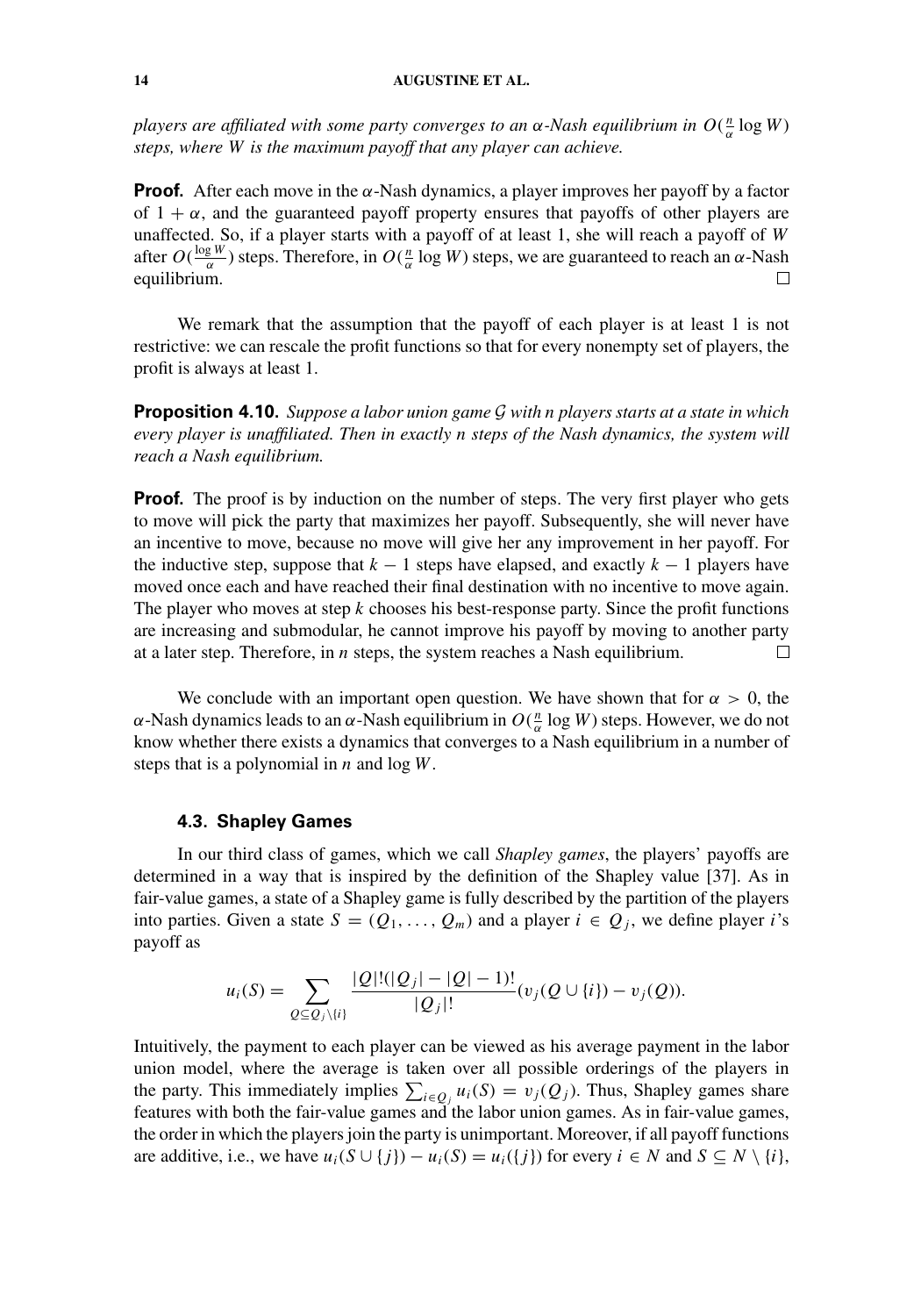then the respective Shapley game coincides with the fair-value game that corresponds to  $(N, v_1, \ldots, v_m, M)$ . On the other hand, as with labor union games, the entire profit of each party is distributed among its members.

We will first show that every Shapley game is an exact potential game and hence admits a Nash equilibrium in pure strategies.

**Theorem 4.11.** *Every Shapley game*  $G = (N, v_1, \ldots, v_m, M)$  *is an exact potential game with potential function given by*

$$
\Phi(S) = \sum_{j \in M} \sum_{Q \subseteq Q_j} \frac{(|Q| - 1)!(|Q_j| - |Q|)!}{|Q_j|!} v_j(Q).
$$

**Proof.** Suppose that in some state  $S = (Q_1, \ldots, Q_m)$  of the game, a player *i* that belongs to party 1 wants to switch to party 2. Let  $S'$  be the state after player i switches. Our goal is to show that  $u_i(S') - u_i(S) = \Phi(S') - \Phi(S)$ , so  $\Phi$  is indeed a potential function of the game.

We can compute the utility of player  $i$  in both states, taking into account that in state S, player i belongs to party 1 with  $|Q_1|$  members, but in state S', she belongs to party 2 with  $|Q_2 + 1|$  members:

$$
u_i(S') = \sum_{Q \subseteq Q_2} \frac{|Q|!(|Q_2| - |Q|)!}{(|Q_2| + 1)!} (v_2(Q \cup \{i\}) - v_2(Q)),
$$
  

$$
u_i(S) = \sum_{Q \subseteq Q_1 \setminus \{i\}} \frac{|Q|!(|Q_1| - |Q| - 1)!}{|Q_1|!} (v_1(Q \cup \{i\}) - v_1(Q)).
$$

The only parties whose composition changes as we move from state S to state  $S'$  are party 1 and party 2. Therefore, when computing the difference between  $\Phi(S')$  and  $\Phi(S)$ , we can ignore all other parties:

$$
\Phi(S') - \Phi(S)
$$
\n
$$
= \sum_{Q \subseteq Q_1 \setminus \{i\}} \frac{(|Q| - 1)!(|Q_1| - 1 - |Q|)!}{(|Q_1| - 1)!} v_1(Q)
$$
\n
$$
+ \sum_{Q \subseteq Q_2 \cup \{i\}} \frac{(|Q| - 1)!(|Q_2| + 1 - |Q|)!}{(|Q_2| + 1)!} v_2(Q)
$$
\n
$$
- \sum_{Q \subseteq Q_1} \frac{(|Q| - 1)!(|Q_1| - |Q|)!}{|Q_1|!} v_1(Q)
$$
\n
$$
- \sum_{Q \subseteq Q_2} \frac{(|Q| - 1)!(|Q_2| - |Q|)!}{|Q_2|!} v_2(Q)
$$
\n
$$
= \sum_{Q \subseteq Q_2} \left( \left( \frac{(|Q| - 1)!(|Q_2| + 1 - |Q|)!}{(|Q_2| + 1)!} - \frac{(|Q| - 1)!(|Q_2| - |Q|)!}{|Q_2|!} \right) v_2(Q) + \frac{(|Q|)!(|Q_2| - |Q|)!}{|Q_2| + 1)!} v_2(Q \cup \{i\}) \right)
$$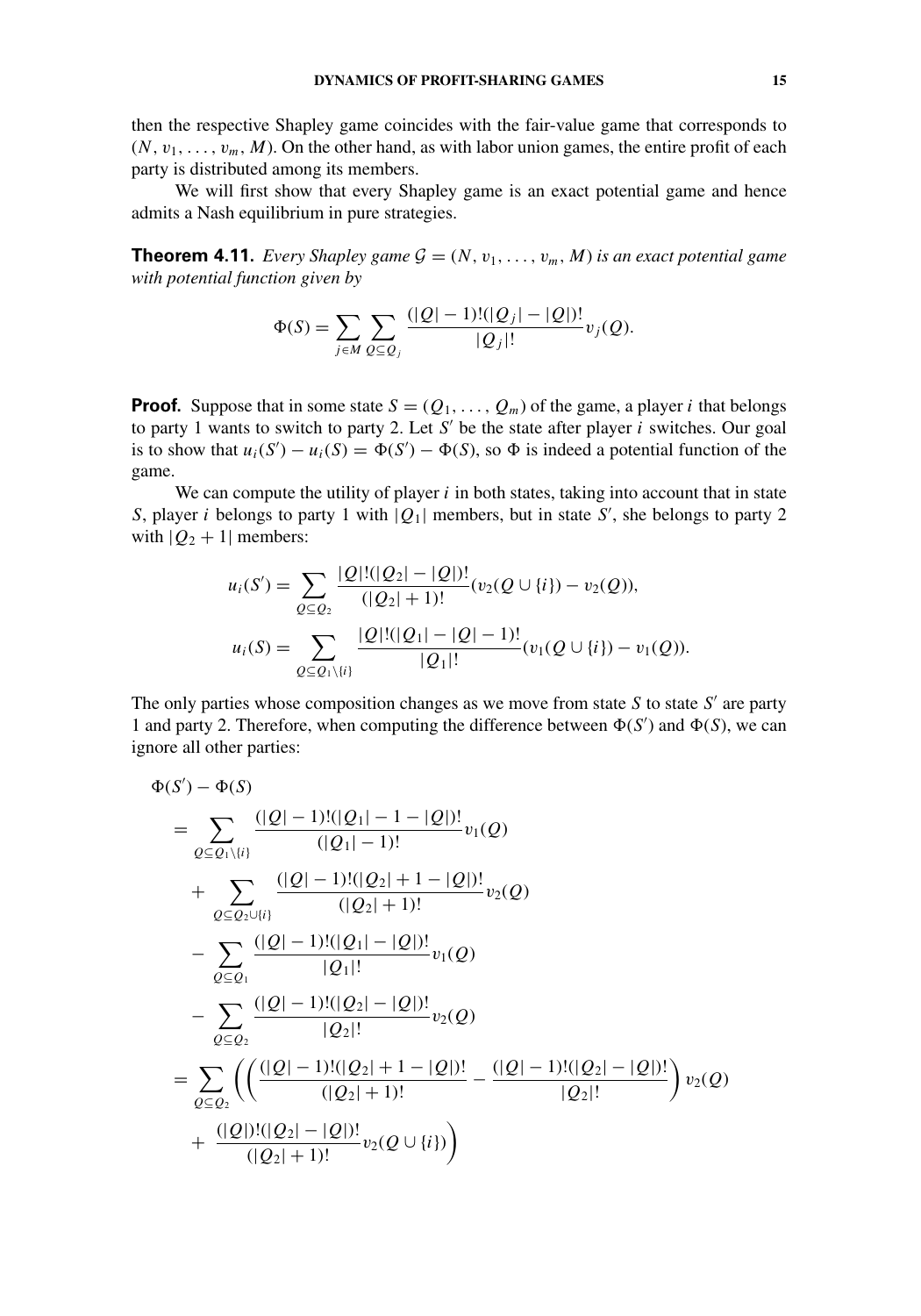$$
+\sum_{Q\subseteq Q_1\backslash\{i\}}\left(\left(\frac{(|Q|-1)!(|Q_1|-1-|Q|)!}{(|Q_1|-1)!}-\frac{(|Q|-1)!(|Q_1|-|Q|)!}{|Q_1|!}\right)v_1(Q)\right)-\frac{(|Q|)!(|Q_1|-|Q|-1)!}{|Q_1|!}v_1(Q\cup\{i\})\right)=\sum_{Q\subseteq Q_2}\frac{|Q|!(|Q_2|-|Q|)!}{(|Q_2|+1)!}(v_2(Q\cup\{i\})-v_2(Q))-\sum_{Q\subseteq Q_1\backslash\{i\}}\frac{|Q|!(|Q_1|-|Q|-1)!}{|Q_1|!}(v_1(Q\cup\{i\})-v_1(Q))=u_i(S')-u_i(S),
$$

 $\Box$ 

which completes the proof.

Just as in other profit-sharing games, the price of anarchy in Shapley games is bounded by 2.

**Theorem 4.12.** *In every Shapley game*  $G = (N, v_1, \ldots, v_m, M)$  *with*  $|N| = n$ *, we have*  $PoA(\mathcal{G}) \leq 2 - \frac{1}{n}.$ 

**Proof.** Let  $S = (Q_1, \ldots, Q_m)$  be a Nash equilibrium state, and suppose that  $S^* =$  $(Q_1^*, \ldots, Q_m^*)$  is a state in which the maximum total profit is achieved. It suffices to show that

$$
\left(1-\frac{1}{n}\right)\text{tp}(S)+\text{tp}(S)\geq \text{tp}(S^*).
$$

Observe first that if  $|Q_i| = n$  for some  $j \in M$ , then S is an optimal state. Indeed, if S is not optimal, then by the total payoff distribution property, there exist a party  $k \in M$  and a player  $i \in Q_k^*$  such that  $u_i(S^*) > u_i(S)$ . If player i switches to party k, which currently has no members, then by the submodularity property, his payoff will be at least  $u_i(S^*)$ , a contradiction to S being a Nash equilibrium state. Therefore, from now on, we assume that  $|Q_i| < n$  for all  $j \in M$ .

We now have

$$
tp(S) = \sum_{i \in N} u_i(S) = \sum_{j \in M} \sum_{i \in Q_j^*} u_i(S).
$$

For every  $j \in M$  and  $i \in Q_j^*$ , we can derive a lower bound on  $u_i(S)$ . There are two cases to be considered.

(1) If  $i \in Q_j$ , we have

$$
u_i(S) = \sum_{Q \subseteq Q_j \setminus \{i\}} \frac{|Q|!(|Q_j| - |Q| - 1)!}{|Q_j|!} (v_j(Q \cup \{i\}) - v_j(Q))
$$
  
> 
$$
\sum_{Q \subseteq Q_j \setminus \{i\}} \frac{|Q|!(|Q_j| - |Q|)!}{(|Q_j| + 1)!} (v_j(Q \cup \{i\}) - v_j(Q)).
$$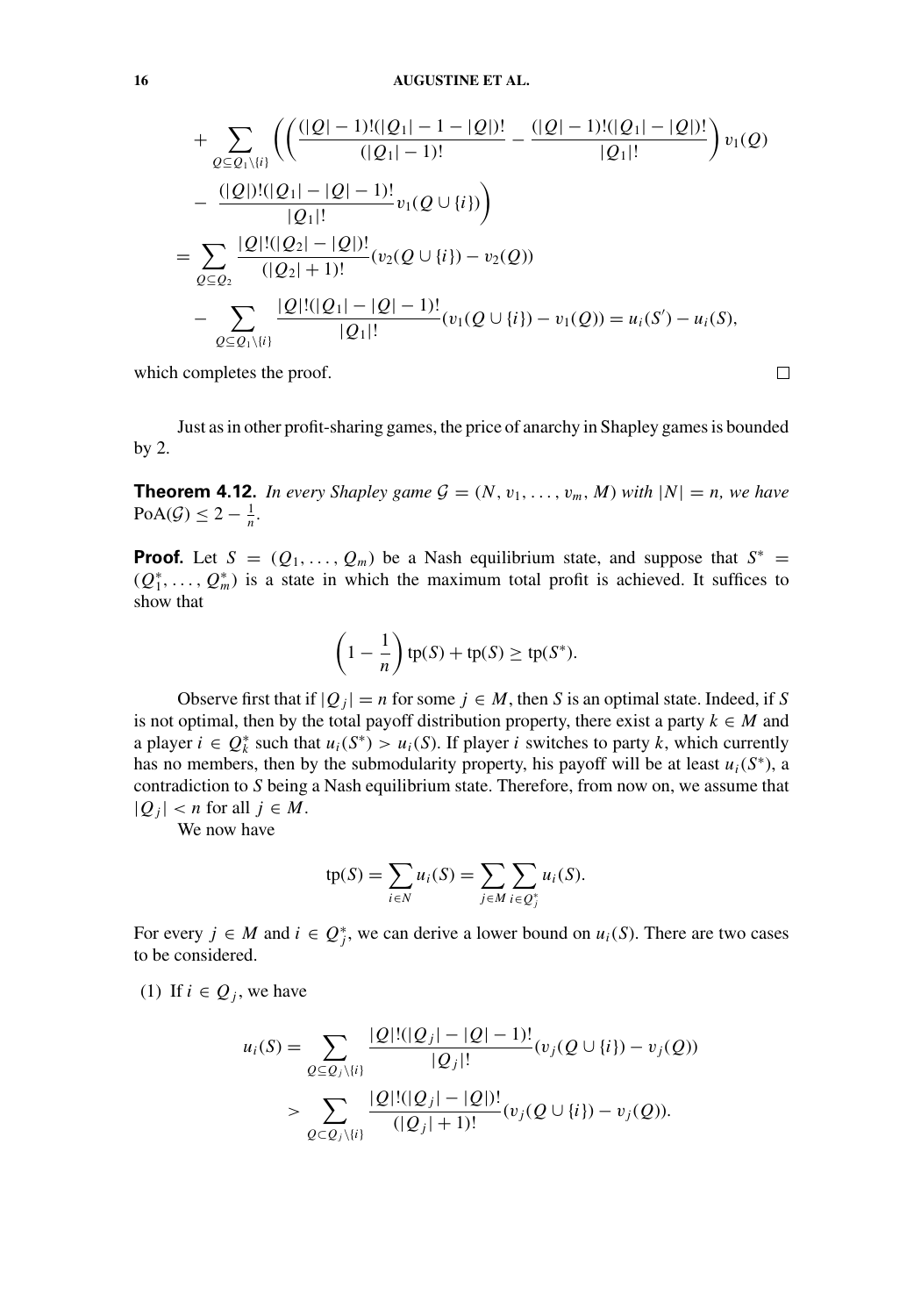(2) If  $i \notin Q_j$ , we have

$$
u_i(S) \ge \sum_{Q \subseteq Q_j} \frac{|Q|!(|Q_j| - |Q|)!}{(|Q_j| + 1)!} (v_j(Q \cup \{i\}) - v_j(Q)),
$$

since  $S$  is a Nash equilibrium, and hence player  $i$  cannot increase his utility by switching to party  $j$ .

Changing the order of summation, by Lemma 2.1, we have

$$
\text{tp}(S) \ge \sum_{j \in M} \sum_{Q \subseteq Q_j} \frac{|Q|!(|Q_j| - |Q|)!}{(|Q_j| + 1)!} (v_j(Q \cup Q_j^*) - v_j(Q)).
$$

Set  $q = |Q_i|$ . We have

$$
\sum_{Q \subseteq Q_j} \frac{|Q|!(|Q_j| - |Q|)!}{(|Q_j| + 1)!} = \sum_{i=0}^q \sum_{Q \subseteq Q_j, |Q|=i} \frac{|Q|!(|Q_j| - |Q|)!}{(|Q_j| + 1)!} = \sum_{i=0}^q {q \choose i} \frac{i!(q - i)!}{(q + 1)!}
$$

$$
= \sum_{i=0}^q \frac{1}{q + 1} = 1.
$$

This identity can also be derived by considering Shapley values in an additive game with  $|Q_j|$  + 1 players. Further, we have  $v_j(Q \cup Q_j^*) \ge v_j(Q_j^*)$ . Thus

$$
tp(S) \ge \sum_{j \in M} v_j(Q_j^*) - \sum_{j \in M} \sum_{Q \subseteq Q_j} \frac{|Q|!(|Q_j| - |Q|)!}{(|Q_j| + 1)!} v_j(Q). \tag{44}
$$

For every  $Q \subseteq Q_i$ , we have  $v_i(Q) \le v_i(Q_i)$ , and moreover,  $v_i(\emptyset) = 0$ . Recall also that we assume that  $|Q_i| < n$  for all  $j \in M$ . Thus we can bound the negative term on the right-hand side of (44) as

$$
\sum_{j \in M} \sum_{\substack{Q \subseteq Q_j \\ Q \neq \emptyset}} \frac{|Q|!(|Q_j| - |Q|)!}{(|Q_j| + 1)!} v_j(Q_j) = \sum_{j \in M} \left(1 - \frac{0!(|Q_j| - 0)!}{(|Q_j| + 1)!}\right) v_j(Q_j) \tag{45}
$$
\n
$$
\leq \left(1 - \frac{1}{n}\right) \text{tp}(S).
$$

Combining (44) and (45), we obtain  $\left(2 - \frac{1}{n}\right)$  tp(S)  $\ge$  tp(S<sup>\*</sup>).

The following claim shows that the bound given in Theorem 4.12 is almost tight.

**Proposition 4.13.** *For every*  $n \geq 3$ *, there exists a Shapley game*  $G = (N, v_1, v_2, M)$  *with*  $|N| = n$  *and*  $|M| = 2$  *such that* 

PoA(
$$
G
$$
) = 2 -  $\frac{2}{n+1}$  and PoS( $G$ ) = 2 -  $\frac{4}{n+1}$ .

 $\Box$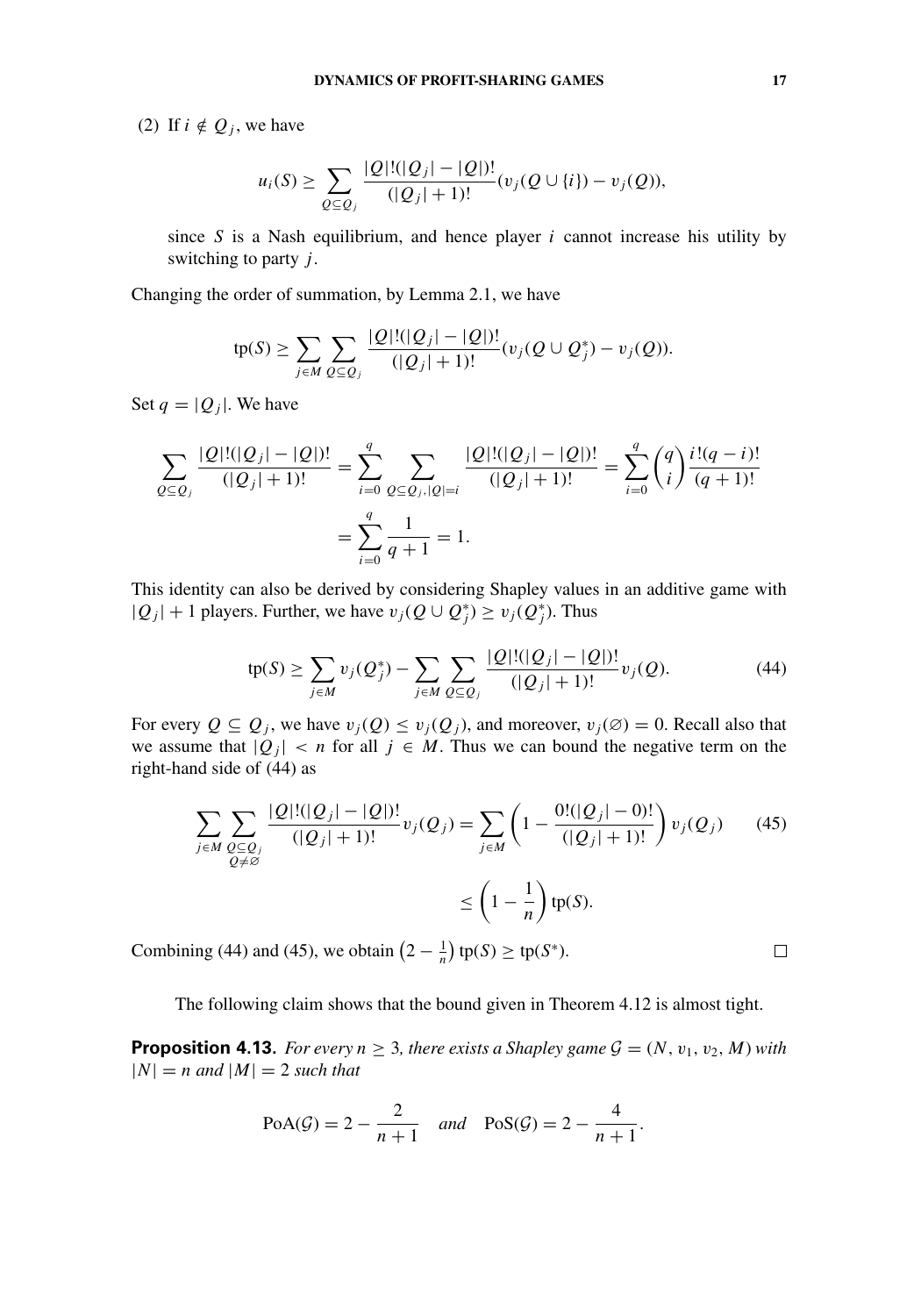**Proof.** Let  $v_1$  be an additive function given by

$$
v_1({1}) = \frac{1}{n}, \quad v_1({i}) = \frac{1}{n-1}
$$

for  $i \geq 2$ , and let  $v_2(Q) = 1$  for every  $Q \neq \emptyset$ .

The state  $S^* = (Q_1^*, Q_2^*)$  with  $Q_1^* = \{2, ..., n\}$ ,  $Q_2^* = \{1\}$  has total profit  $(n - 1)$  $1)$  $\frac{1}{n-1} + 1 = 2$ , which is the optimum in this game.

On the other hand, a state  $S = (Q_1, Q_2)$  with  $Q_1 = \{1\}, Q_2 = \{2, ..., n\}$  is a Nash equilibrium. Indeed, player 1 is paid  $1/n$  and will be paid the same amount if he switches parties, so he has no incentive to switch. All other players are paid  $\frac{1}{n-1}$ , and any of them who switch to the first party will be paid the same amount. Therefore, none of them has an incentive to switch either. The total profit in state S is  $1 + \frac{1}{n}$ . There is no Nash equilibrium with a smaller total profit, because in any Nash equilibrium state there are players in both parties, and hence the total profit is at least  $\frac{1}{n} + 1$ . Thus,

PoA
$$
(\mathcal{G}) = \frac{2}{1 + 1/n} = 2 - \frac{2}{n+1}.
$$

In every Nash equilibrium, party 2 contains at least  $n - 2$  players. Hence, the total profit in a Nash equilibrium is at most  $\frac{2}{n-1} + 1$ . This profit is achieved in, e.g., state  $S' = (Q'_1, Q'_2)$  with  $Q'_1 = \{n-1, n\}, Q'_2 = \{1, ..., n-2\}.$  Therefore,

$$
Pos(\mathcal{G}) = \frac{2}{1 + 2/(n-1)} = 2 - \frac{4}{n+1},
$$

which completes the proof.

#### **5. CUT GAMES AND PROFIT-SHARING GAMES**

We will now describe a family of succinctly representable profit-sharing games that can be described in terms of undirected weighted graphs. It turns out that while two wellstudied classes of games on such graphs do not induce profit-sharing games, a "hybrid" approach does. We then explain how to compute players' payoffs in the resulting profitsharing games.

In the classic *cut games* [15, 20, 36], players are the vertices of a weighted graph  $G = (N, E)$ . The state of the game is a partition of players into two parties, and the payoff of each player is the sum of the weights of cut edges that are incident on him. A cut game naturally corresponds to a coalitional game with the set of players  $N$ , where the value of a coalition  $S \subseteq N$  equals the weight of the cut induced by S and  $N \setminus S$ . However, this game is not monotone, so it does not induce a profit-sharing game, as defined in Section 4

In *induced subgraph games* [17], the value of a coalition S equals the total weight of all edges that have both endpoints in  $S$ ; while these games are monotone, their utility function is not necessarily submodular.

Finally, consider a game in which the value of a coalition  $S \subseteq N$  equals the total weight of all edges incident on vertices in  $S$ , i.e., both internal edges of  $S$  (as in induced subgraph games) and the edges leaving  $S$  (as in cut games). It is not hard to see that this game is monotone and has a submodular utility function, and hence induces a profit-sharing game as described in Section 4 We will now explain how to compute players' payoffs in the corresponding fair-value games, labor union games, and Shapley games, using Figure 1. In

 $\Box$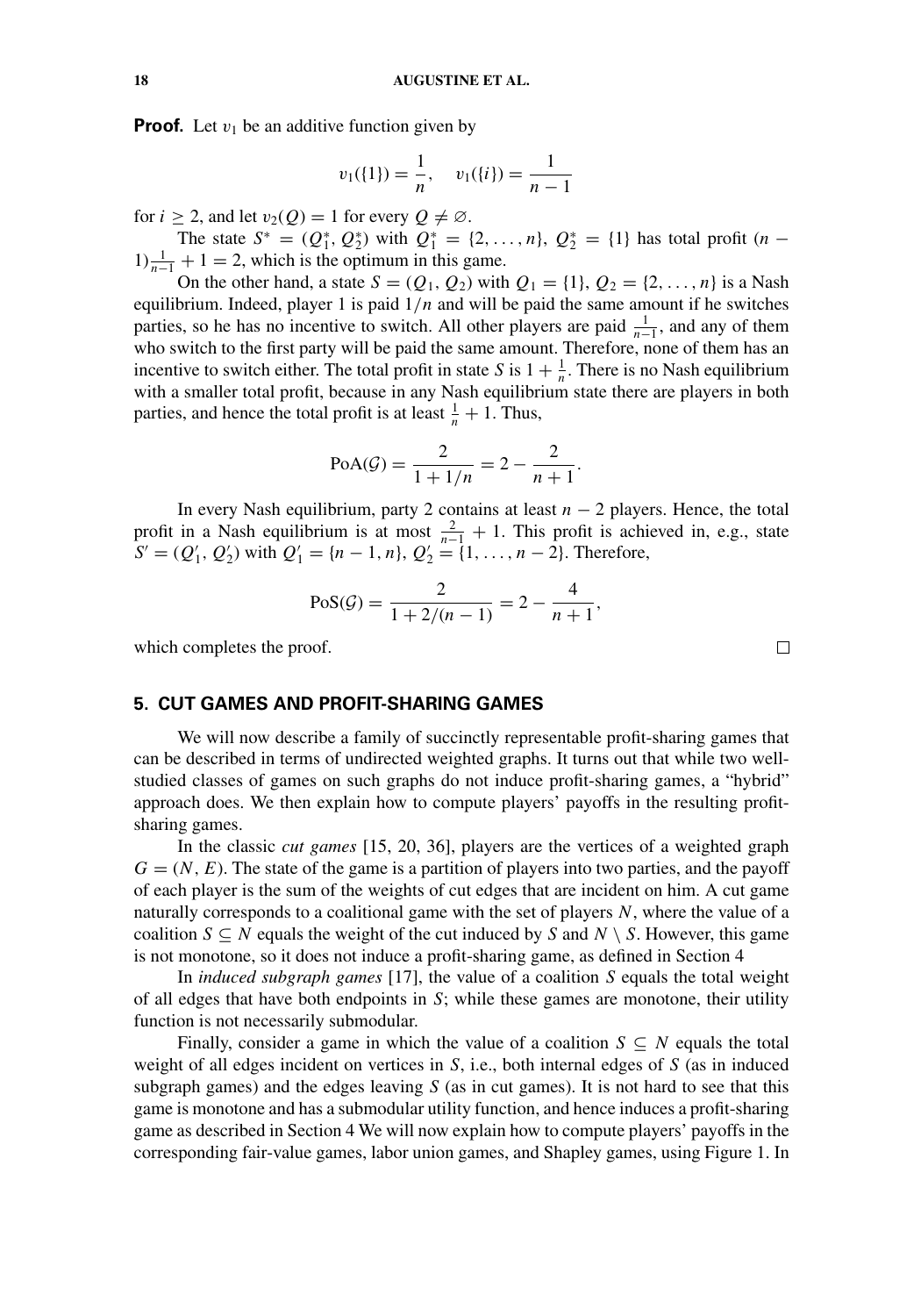

**Figure 1** The set N of players is partitioned into parties S and  $N \setminus S$ . Consider a player i. Then A denotes the total weight of edges incident on  $i$  and connecting  $i$  to a predecessor within the party, while  $B$  denotes the total weight of edges incident on i and connecting i to a successor within the party. And  $C$  is the total weight of the cut edges incident on i.

this figure, we are given a state of the game with two parties S and  $N \setminus S$ ; the players are listed from top to bottom in the order in which they (last) entered each party. (The order is relevant only in labor union games.) Here  $A$  denotes the total weight of edges incident on  $i$ that connect  $i$  to a predecessor within the party, while  $B$  denotes the total weight of edges incident on  $i$  that connect  $i$  to a successor within the party. And  $C$  is the total weight of the cut edges incident on *i*. One can interpret an edge  $e = (i, i')$  with weight  $w(e)$  as a skill or resource of value proportional to  $w(e)$  that both i and i' possess.

**Fair-value games.** The payoff of *i* (see Figure 1) is given by  $\frac{1}{2}(A + B) + C$ . Intuitively, the unique skills of a player are weighted more toward his payoff than his shared skills.

**Labor union games.** The payoff of i is given by  $B + C$ . Intuitively, i's payoff reflects the unique skills that i possessed when he joined the party. Players who share skills with  $i$ , but join after  $i$ , will not get any payoff for those shared skills.

**Shapley games.** One can show that *i*'s payoff is given by  $\frac{1}{2}(A + B) + C$ , just as in fair-value games.

One can see that this interpretation easily extends to multiple parties and hyperedges. We also note that many of the notions that we have discussed are naturally meaningful in this variant of the cut game: for instance, an optimal state for  $m = 2$  is a configuration in which the weighted cut size is maximized.

## **6. CONCLUSIONS AND FUTURE WORK**

In this paper, we have studied the dynamics of coalition formation under marginal contribution-based profit-division schemes. We have introduced three classes of noncooperative games that can be constructed from any cooperative game with a submodular utility function. We have shown that all three profit-distribution schemes considered in this paper have desirable properties: all three games admit a Nash equilibrium, and even the worst Nash equilibrium is within a factor of 2 from the optimal configuration. In addition, for fair-value games and labor union games, a natural dynamics process quickly converges to a state with a fairly high total profit. Thus, when rules for sharing the payoff are fixed in advance, we can expect a system composed of players who choose approximate best response strategies to quickly converge to an acceptable set of teams.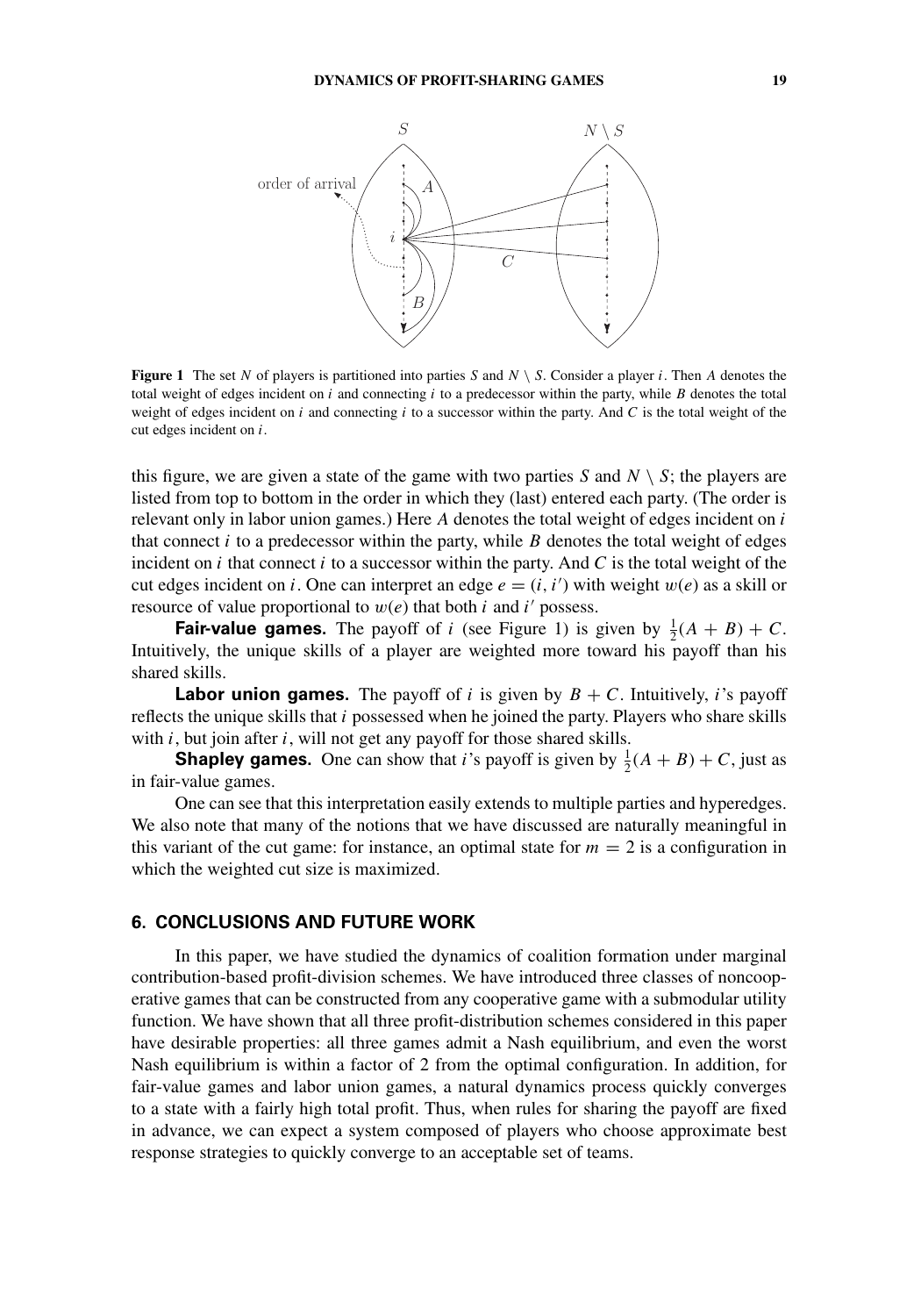We observe that our results have implications for combinatorial auctions with submodular bidders. Indeed, if we identify bidders and items with parties and players, respectively, then the social welfare in a combinatorial auction corresponds to the total profit in the respective profit-sharing game. Consequently, Corollaries 4.3 and 4.7 provide  $(2 + \epsilon)$ -approximation algorithms to optimal social welfare in combinatorial auctions. These algorithms operate by starting with an arbitrary allocation of items to bidders and then letting the items migrate from one bidder to another for a polynomial number of steps according to artificially constructed "item utility functions." At each step, the next item to migrate and its final destination can be determined using two value queries. Thus, these algorithms run in polynomial time in the value-query model. While such algorithms are already known [28], improving over the approximation ratio of 2 in the value-query model appears to be challenging (but see [19]).

Of course, the picture given by our results is far from complete; rather, our work should be seen as a first step toward understanding the behavior of myopic selfish agents in coalition-formation settings. In particular, our results seem to suggest that keeping track of the history of the game and distributing payoffs in a way that respects players' "seniority" leads to better stability properties; it would be interesting to see whether this observation is true in practice, and whether it generalizes to other settings, such as congestion games.

In contrast to the previous work on cost-sharing and profit-sharing games, our work does not assume that the game's payoffs are given by an underlying combinatorial structure. Rather, our results hold for every cooperative game with a submodular utility function, and in particular, do not depend on whether it is compactly representable.

Further, all of our results are noncomputational in nature. Indeed, since the standard representation of cooperative games is exponential in the number of players, one can hope to obtain meaningful complexity results only for subclasses of cooperative games that possess a succinct representation; identifying such classes and proving complexity results for them is a promising research direction.

In our study of labor union games, we took a somewhat unusual modeling approach: we considered a system described by a sequence of states each of which induces a noncooperative game, and proved convergence results about the dynamics of such systems. This approach can be extended to other classes of games such as congestion games; indeed, there are real-life systems in which a player's payoff depends on who selected a certain resource before him. It would be interesting to see whether the known results for congestion games extend to this setting.

# **ACKNOWLEDGMENTS**

A preliminary version of this work [5] has been published in the proceedings of the 22nd International Joint Conference on Artificial Intelligence (IJCAI 2011).

## **FUNDING**

This work was supported by a NAP grant, NRF (Singapore) under grant NRF RF2009- 08, and a STAR SINGA graduate fellowship.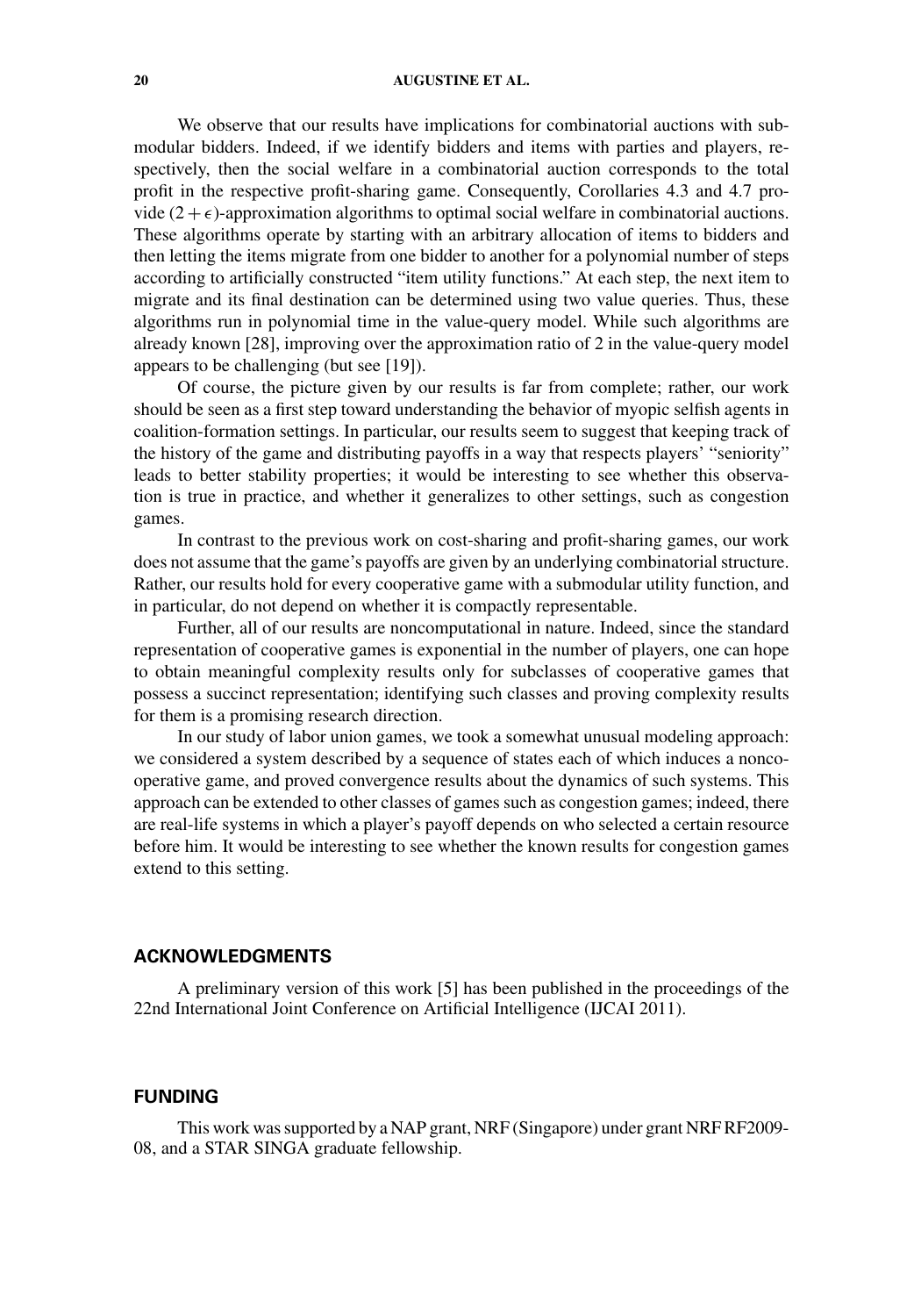## **REFERENCES**

- [1] F. Abed and C. Huang. "Preemptive Coordination Mechanisms for Unrelated Machines." In *ESA*, pp. 12–23, 2012.
- [2] H. Ackermann, H. Röglin, and B. Vöcking. "On the Impact of Combinatorial Structure on Congestion Games." *J. ACM* 55:6 (2008), 25:1–25:22.
- [3] S. Airiau and S. Sen. "A Fair Payoff Distribution for Myopic Rational Agents." In *AAMAS*, pp. 1305–1306, 2009.
- [4] E. Anshelevich, A. Dasgupta, J. M. Kleinberg, E. Tardos, T. Wexler, and T. Roughgarden. "The ´ Price of Stability for Network Design with Fair Cost Allocation." *SIAM J. Comput.*, 38:4 (2008), 1602–1623.
- [5] J. Augustine, N. Chen, E. Elkind, A. Fanelli, N. Gravin, and D. Shiryaev. "Dynamics of Profit-Sharing Games." In *IJCAI*, pp. 37–42, 2011.
- [6] B. Awerbuch, Y. Azar, A. Epstein, V. S. Mirrokni, and A. Skopalik. "Fast Convergence to Nearly Optimal Solutions in Potential Games." In *Proceedings of the ACM Conference on Electronic Commerce*, pp. 264–273, 2008.
- [7] Y. Azar, K. Jain, and V. S. Mirrokni. "(Almost) Optimal Coordination Mechanisms for Unrelated Machine Scheduling." In *SODA*, pp. 323–332, 2008.
- [8] A. Bhalgat, T. Chakraborty, and S. Khanna. "Approximating Pure Nash Equilibrium in Cut, Party Affiliation, and Satisfiability Games." In *EC*, pp. 73–82, 2010.
- [9] I. Caragiannis. "Efficient Coordination Mechanisms for Unrelated Machine Scheduling." *Algorithmica* 66:3 (2013), 512–540.
- [10] G. Chalkiadakis and C. Boutilier. "Bayesian Reinforcement Learning for Coalition Formation under Uncertainty." In *AAMAS*, pp. 1090–1097, 2004.
- [11] K. Chatterjee, B. Dutta, and K. Sengupta. A Noncooperative Theory of Coalitional Bargaining. *Review of Economic Studies* 60:2 (1993), 463–477.
- [12] H. Chen and T. Roughgarden. "Network Design with Weighted Players." *Theory Computing Systems* 45:2 (2009), 302–324.
- [13] H. Chen, T. Roughgarden, and G. Valiant. "Designing Network Protocols for Good Equilibria." *SIAM J. Comput.* 39:5 (2010), 1799–1832.
- [14] S. Chien and A. Sinclair. "Convergence to Approximate Nash Equilibria In Congestion Games." In *SODA*, pp. 169–178, 2007.
- [15] G. Christodoulou, V. S. Mirrokni, and A. Sidiropoulos. "Convergence and Approximation in Potential Games." In *STACS*, pp. 349–360, 2006.
- [16] G. Christodoulou, K. Mehlhorn, and E. Pyrga. "Improving the Price of Anarchy for Selfish Routing via Coordination Mechanisms." In *ESA*, pp. 119–130, 2011.
- [17] X. Deng and C. H. Papadimitriou. "On the Complexity of Cooperative Solution Concepts." *Mathematics of Operations Research* 19:2 (1994), 257–266.
- [18] T. Dieckmann and U. Schwalbe. "Dynamic Coalition Formation and the Core." *Journal of Economic Behavior and Organization* 49 (2002), 363–380.
- [19] S. Dobzinski and M. Schapira. "An Improved Approximation Algorithm for Combinatorial Auctions with Submodular Bidders." In *SODA*, pp. 1064–1073, 2006.
- [20] A. Fabrikant, C. H. Papadimitriou, and K. Talwar. "The Complexity of Pure Nash Equilibria." In *STOC*, pp. 604–612, 2004.
- [21] P. von Falkenhausen and T. Harks. "Optimal Cost Sharing Protocols for Scheduling Games." In *EC*, pp. 285–294, 2011.
- [22] A. Fanelli and L. Moscardelli. "On Best Response Dynamics in Weighted Congestion Games with Polynomial Delays." *Distributed Computing* 24:5 (2011), 245–254.
- [23] A. Fanelli, M. Flammini, and L. Moscardelli. "The Speed of Convergence in Congestion Games under Best-Response Dynamics." *ACM Transactions on Algorithms* 8:3 (2012), 25:1–25:15.
- [24] M. Gairing and R. Savani. "Computing Stable Outcomes in Hedonic Games." In *SAGT*, pp. 174– 185, 2010.